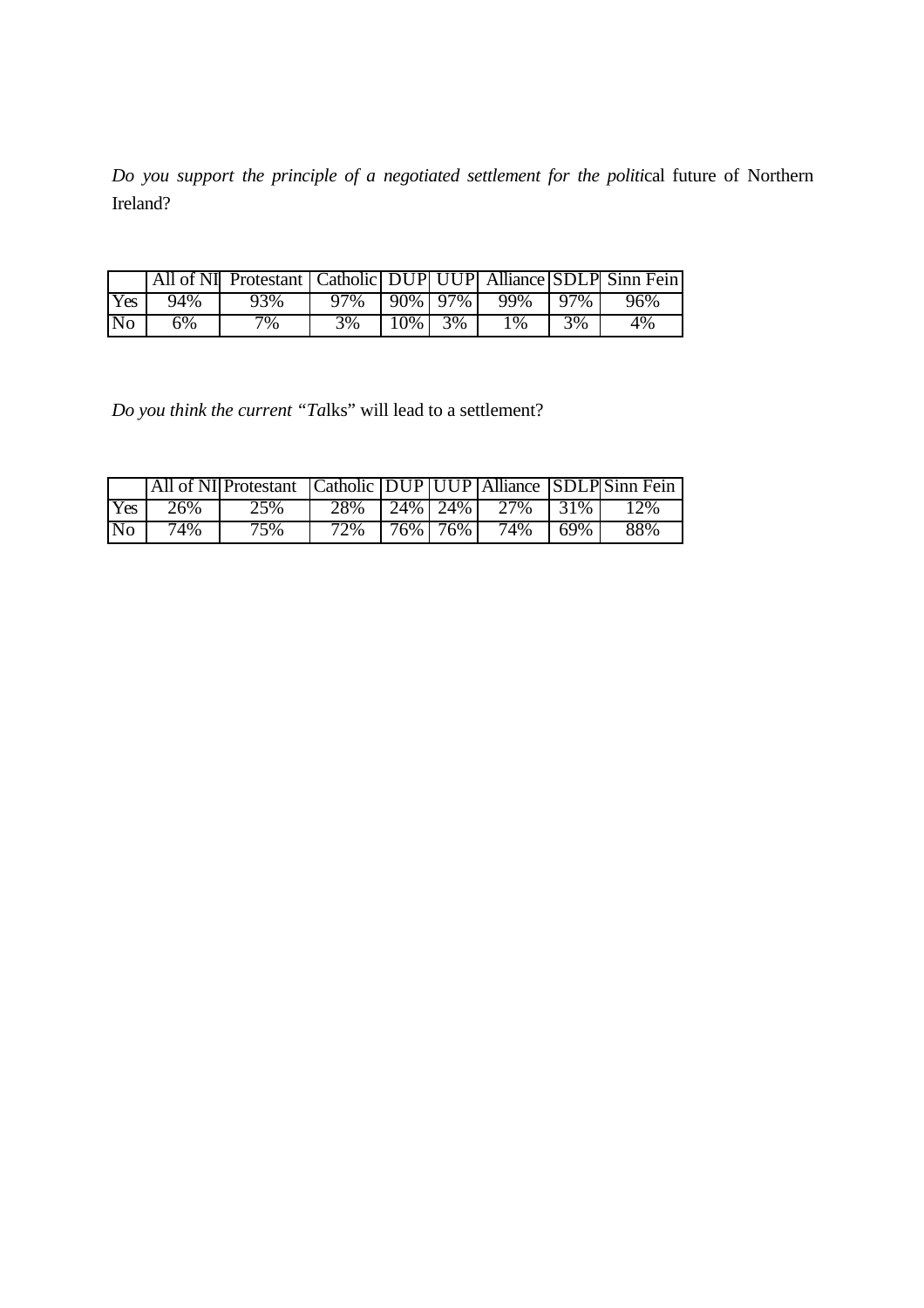|  |  |  | How much do you think the Northern Ireland party you support is doing to - |
|--|--|--|----------------------------------------------------------------------------|
|  |  |  |                                                                            |

| All of Northern Ireland                                                  | A lot | A little | No strong | Not very | Nothing at |
|--------------------------------------------------------------------------|-------|----------|-----------|----------|------------|
|                                                                          |       |          | views     | much     | all        |
| Try and reach a political settlement at the                              | 42%   | 24%      | 13%       | 13%      | 8%         |
| Stormont talks                                                           |       |          |           |          |            |
| Resolve the issue of contentious parades                                 | 40%   | 26%      | 12%       | 16%      | 6%         |
| Build confidence between the two main<br>communities in Northern Ireland | 39%   | 26%      | 14%       | 15%      | 7%         |
|                                                                          |       |          |           |          |            |
| Protestant                                                               | A lot | A little | No strong | Not very | Nothing at |
|                                                                          |       |          | views     | much     | all        |
| Try and reach a political settlement at the<br>Stormont talks            | 41%   | 27%      | 11%       | 17%      | 5%         |
| Resolve the issue of contentious parades                                 | 39%   | 25%      | 12%       | 19%      | 6%         |
| Build confidence between the two main<br>communities in Northern Ireland | 34%   | 24%      | 17%       | 19%      | 7%         |
|                                                                          |       |          |           |          |            |
| Catholic                                                                 | A lot | A little | No strong | Not very | Nothing at |
|                                                                          |       |          | views     | much     | all        |
| Try and reach a political settlement at the                              | 47%   | 21%      | 14%       | 8%       | 10%        |
| <b>Stormont talks</b>                                                    |       |          |           |          |            |
| Resolve the issue of contentious parades                                 | 45%   | 26%      | 12%       | 12%      | 5%         |
| Build confidence between the two main<br>communities in Northern Ireland | 48%   | 28%      | 11%       | 9%       | 5%         |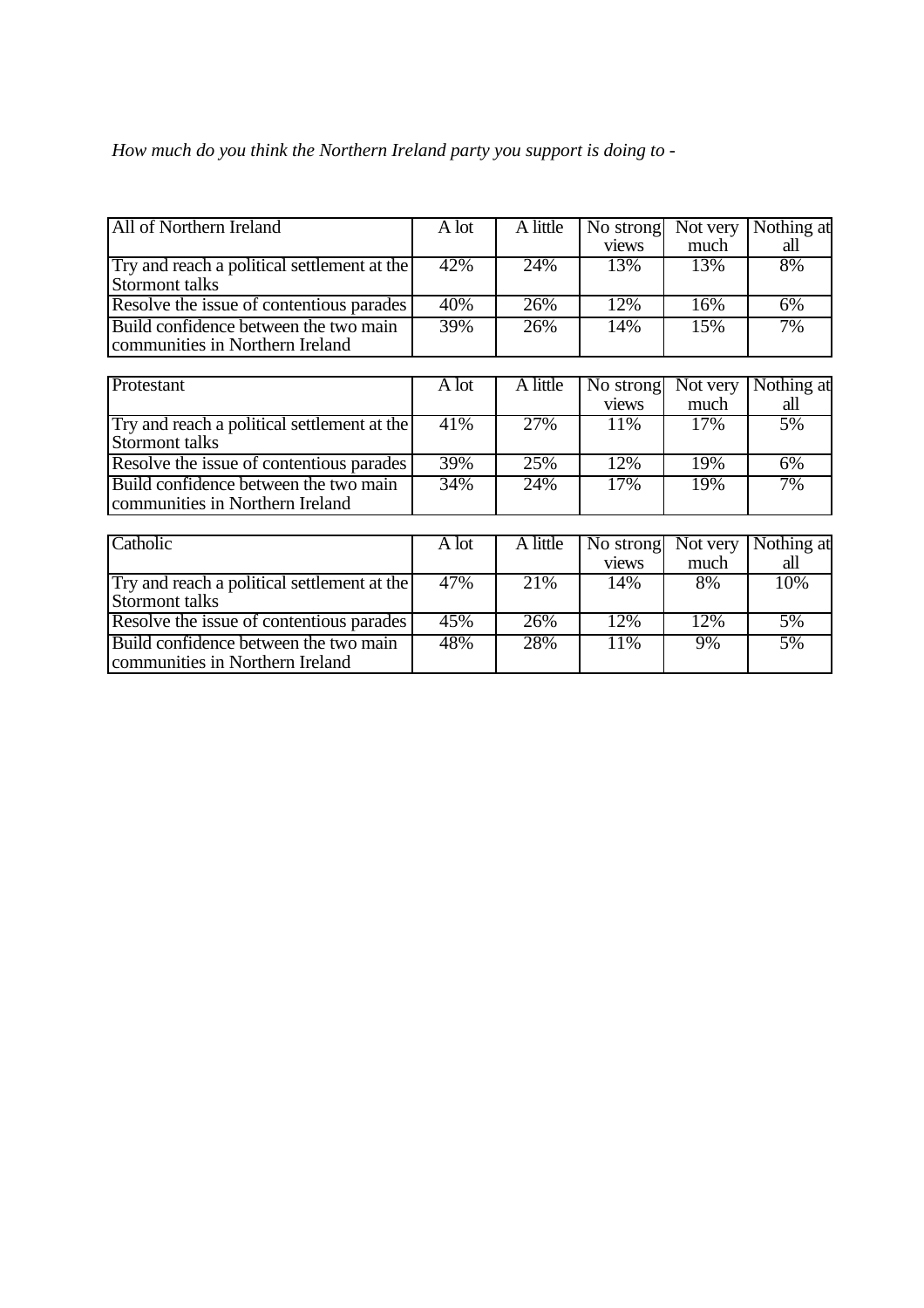| <b>DUP</b>                                                               | A lot | A little | No strong<br>views | Not very<br>much | Nothing at<br>all |
|--------------------------------------------------------------------------|-------|----------|--------------------|------------------|-------------------|
| Try and reach a political settlement at the<br>Stormont talks            | 39%   | 27%      | 9%                 | 23%              | 2%                |
| Resolve the issue of contentious parades                                 | 50%   | 17%      | 6%                 | 25%              | 2%                |
| Build confidence between the two main<br>communities in Northern Ireland | 36%   | 20%      | 13%                | 26%              | 5%                |
|                                                                          |       |          |                    |                  |                   |
| <b>UUP</b>                                                               | A lot | A little | No strong<br>views | Not very<br>much | Nothing at<br>all |
| Try and reach a political settlement at the<br>Stormont talks            | 45%   | 30%      | 8%                 | 15%              | 2%                |
| Resolve the issue of contentious parades                                 | 38%   | 26%      | 12%                | 21%              | 3%                |
| Build confidence between the two main<br>communities in Northern Ireland | 32%   | 34%      | 15%                | 16%              | 4%                |
|                                                                          |       |          |                    |                  |                   |
| Alliance                                                                 | A lot | A little | No strong<br>views | Not very<br>much | Nothing at<br>all |
| Try and reach a political settlement at the<br><b>Stormont talks</b>     | 41%   | 30%      | 11%                | 16%              | 2%                |
| Resolve the issue of contentious parades                                 | 33%   | 40%      | 13%                | 10%              | 5%                |
| Build confidence between the two main<br>communities in Northern Ireland | 51%   | 30%      | 8%                 | 7%               | 4%                |
|                                                                          |       |          |                    |                  |                   |
| <b>SDLP</b>                                                              | A lot | A little | No strong<br>views | Not very<br>much | Nothing at<br>all |
| Try and reach a political settlement at the<br><b>Stormont talks</b>     | 65%   | 24%      | 5%                 | 5%               | 2%                |
| Resolve the issue of contentious parades                                 | 51%   | 30%      | 9%                 | 9%               | 2%                |
| Build confidence between the two main<br>communities in Northern Ireland | 60%   | 26%      | 7%                 | 6%               | 2%                |
|                                                                          |       |          |                    |                  |                   |
| Sinn Fein                                                                | A lot | A little | No strong<br>views | Not very<br>much | Nothing at<br>all |
| Try and reach a political settlement at the<br>Stormont talks            | 26%   | 11%      | 27%                | 4%               | 32%               |
| Resolve the issue of contentious parades                                 | 62%   | 16%      | 11%                | 5%               | 5%                |
| Build confidence between the two main<br>communities in Northern Ireland | 39%   | 35%      | 12%                | 8%               | 5%                |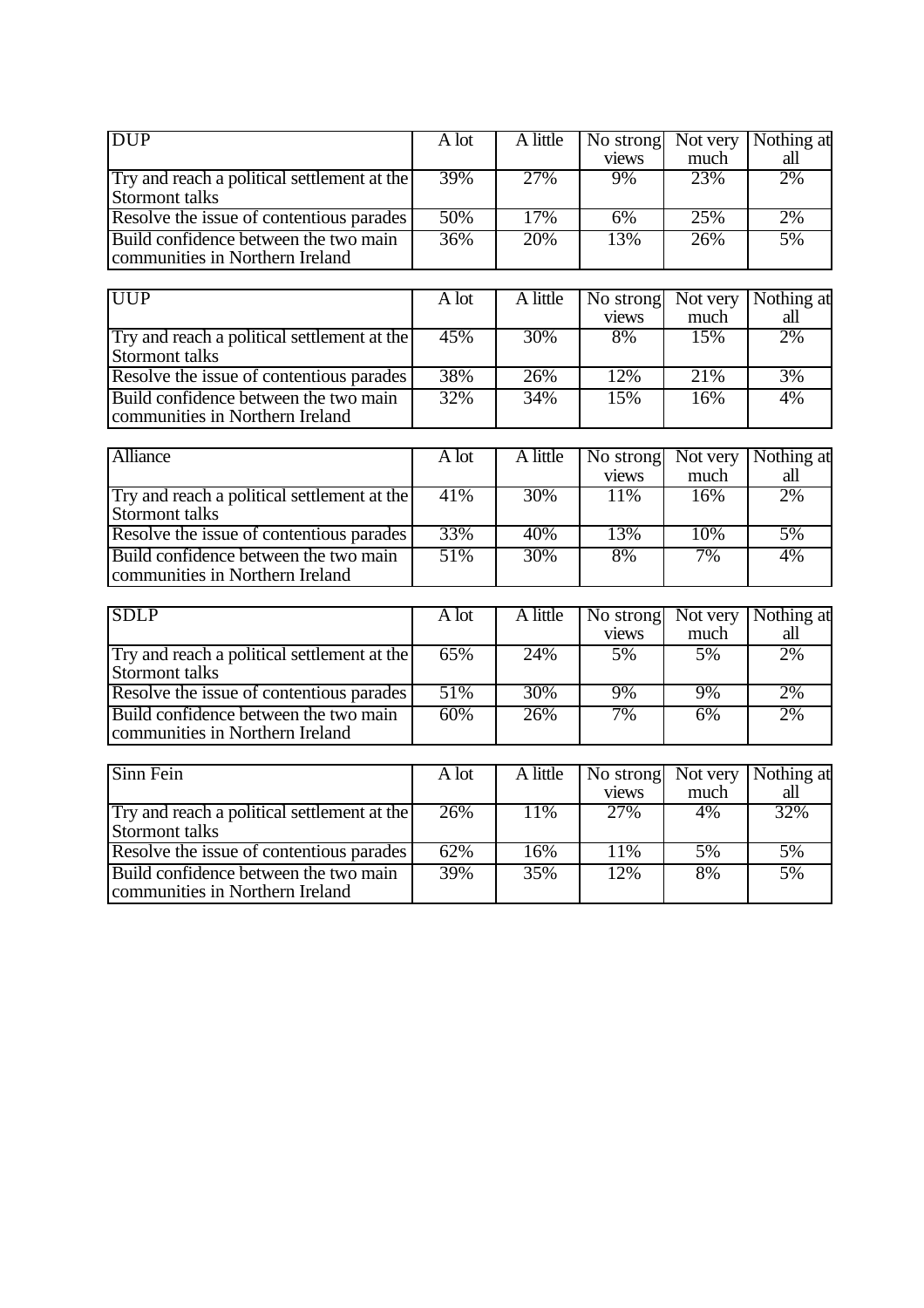## *How much is the British Government doing to* -

| All of Northern Ireland                                                  | A lot        | A little | No strong | Not very | Nothing at |
|--------------------------------------------------------------------------|--------------|----------|-----------|----------|------------|
|                                                                          |              |          | views     | much     | all        |
| Try and reach a political settlement at the                              | 10%          | 28%      | 7%        | 38%      | 17%        |
| Stormont talks                                                           |              |          |           |          |            |
| Resolve the issue of contentious parades                                 | 10%          | 20%      | 9%        | 35%      | 26%        |
| Build confidence between the two main<br>communities in Northern Ireland | 11%          | 21%      | 10%       | 35%      | 23%        |
|                                                                          |              |          |           |          |            |
| Protestant                                                               | A lot        | A little | No strong | Not very | Nothing at |
|                                                                          |              |          | views     | much     | all        |
| Try and reach a political settlement at the<br><b>Stormont talks</b>     | 14%          | 32%      | 5%        | 37%      | 12%        |
| Resolve the issue of contentious parades                                 | 15%          | 21%      | 8%        | 36%      | 21%        |
| Build confidence between the two main<br>communities in Northern Ireland | 18%          | 21%      | 9%        | 33%      | 18%        |
|                                                                          |              |          |           |          |            |
| Catholic                                                                 | A lot        | A little | No strong | Not very | Nothing at |
|                                                                          |              |          | views     | much     | all        |
| Try and reach a political settlement at the                              | $\sqrt{5\%}$ | 23%      | 8%        | 40%      | 23%        |
| <b>Stormont talks</b>                                                    |              |          |           |          |            |
| Resolve the issue of contentious parades                                 | 2%           | 19%      | 11%       | 34%      | 34%        |
| Build confidence between the two main<br>communities in Northern Ireland | 3%           | 19%      | 10%       | 38%      | 30%        |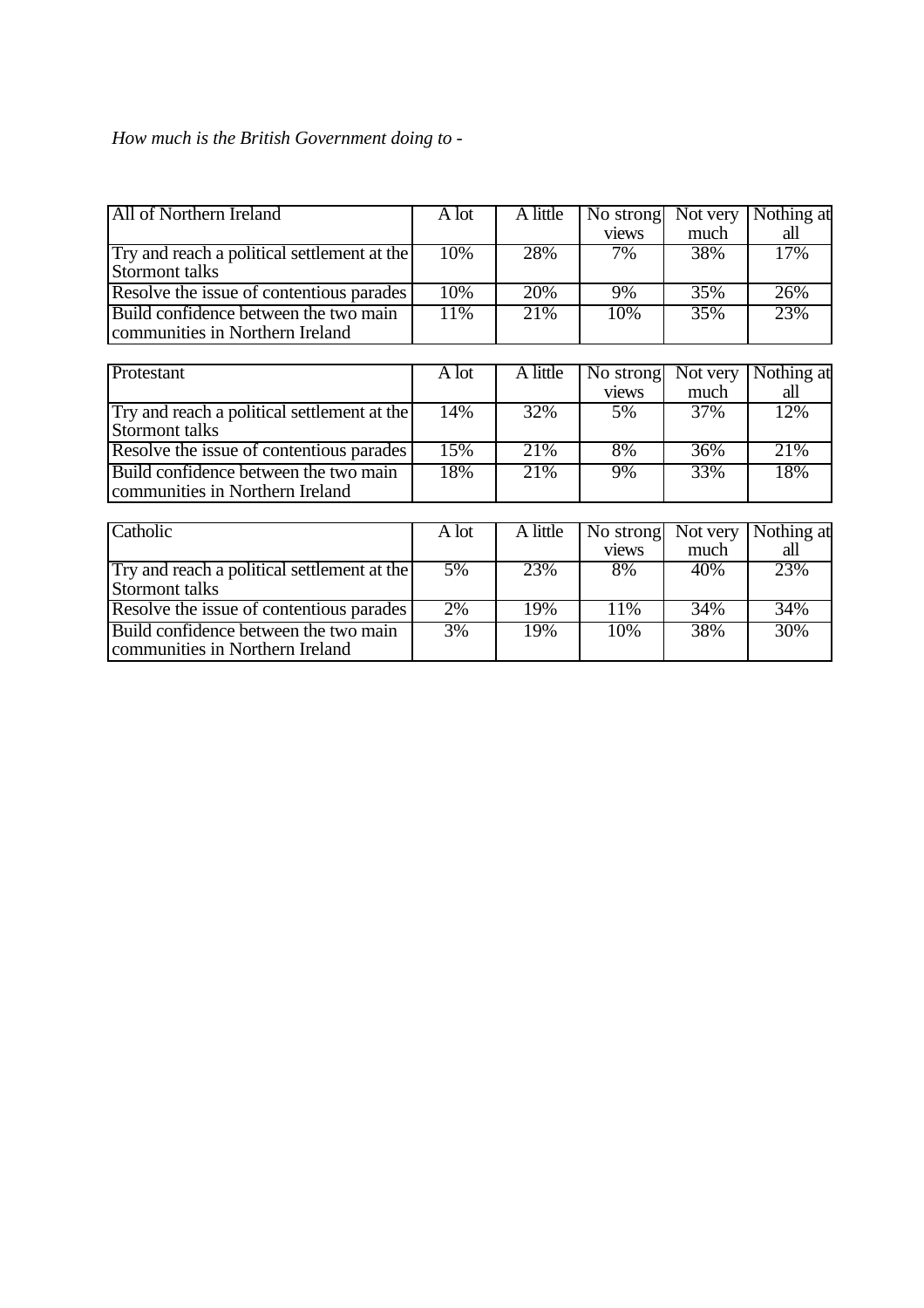| <b>DUP</b>                                                               | A lot | A little | No strong          | Not very         | Nothing at        |
|--------------------------------------------------------------------------|-------|----------|--------------------|------------------|-------------------|
|                                                                          |       |          | views              | much             | all               |
| Try and reach a political settlement at the<br>Stormont talks            | 11%   | 27%      | 6%                 | 41%              | 15%               |
| Resolve the issue of contentious parades                                 | 22%   | 13%      | 7%                 | 35%              | 22%               |
| Build confidence between the two main<br>communities in Northern Ireland | 25%   | 13%      | 8%                 | 31%              | 23%               |
| <b>UUP</b>                                                               | A lot | A little | No strong<br>views | Not very<br>much | Nothing at<br>all |
| Try and reach a political settlement at the<br><b>Stormont talks</b>     | 16%   | 38%      | 5%                 | 34%              | 7%                |
| Resolve the issue of contentious parades                                 | 10%   | 28%      | 10%                | 36%              | 16%               |
| Build confidence between the two main<br>communities in Northern Ireland | 12%   | 32%      | 11%                | 30%              | 15%               |
|                                                                          |       |          |                    |                  |                   |
| <b>Alliance</b>                                                          | A lot | A little | No strong<br>views | Not very<br>much | Nothing at<br>all |
| Try and reach a political settlement at the<br>Stormont talks            | 15%   | 23%      | 6%                 | 41%              | 16%               |
| Resolve the issue of contentious parades                                 | 12%   | 24%      | 8%                 | 35%              | 21%               |
| Build confidence between the two main<br>communities in Northern Ireland | 13%   | 21%      | 12%                | 35%              | 19%               |
|                                                                          |       |          |                    |                  |                   |
| <b>SDLP</b>                                                              | A lot | A little | No strong<br>views | Not very<br>much | Nothing at<br>all |
| Try and reach a political settlement at the<br>Stormont talks            | 5%    | 30%      | 10%                | 45%              | 11%               |
| Resolve the issue of contentious parades                                 | 2%    | 24%      | 11%                | 40%              | 23%               |
| Build confidence between the two main<br>communities in Northern Ireland | 3%    | 25%      | 10%                | 44%              | 18%               |
| Sinn Fein                                                                | A lot | A little | No strong<br>views | Not very<br>much | Nothing at<br>all |
| Try and reach a political settlement at the<br><b>Stormont talks</b>     | 1%    | 4%       | 3%                 | 42%              | 50%               |
| Resolve the issue of contentious parades                                 | 0%    | 5%       | 3%                 | 27%              | 65%               |
| Build confidence between the two main<br>communities in Northern Ireland | 1%    | 5%       | 3%                 | 28%              | 62%               |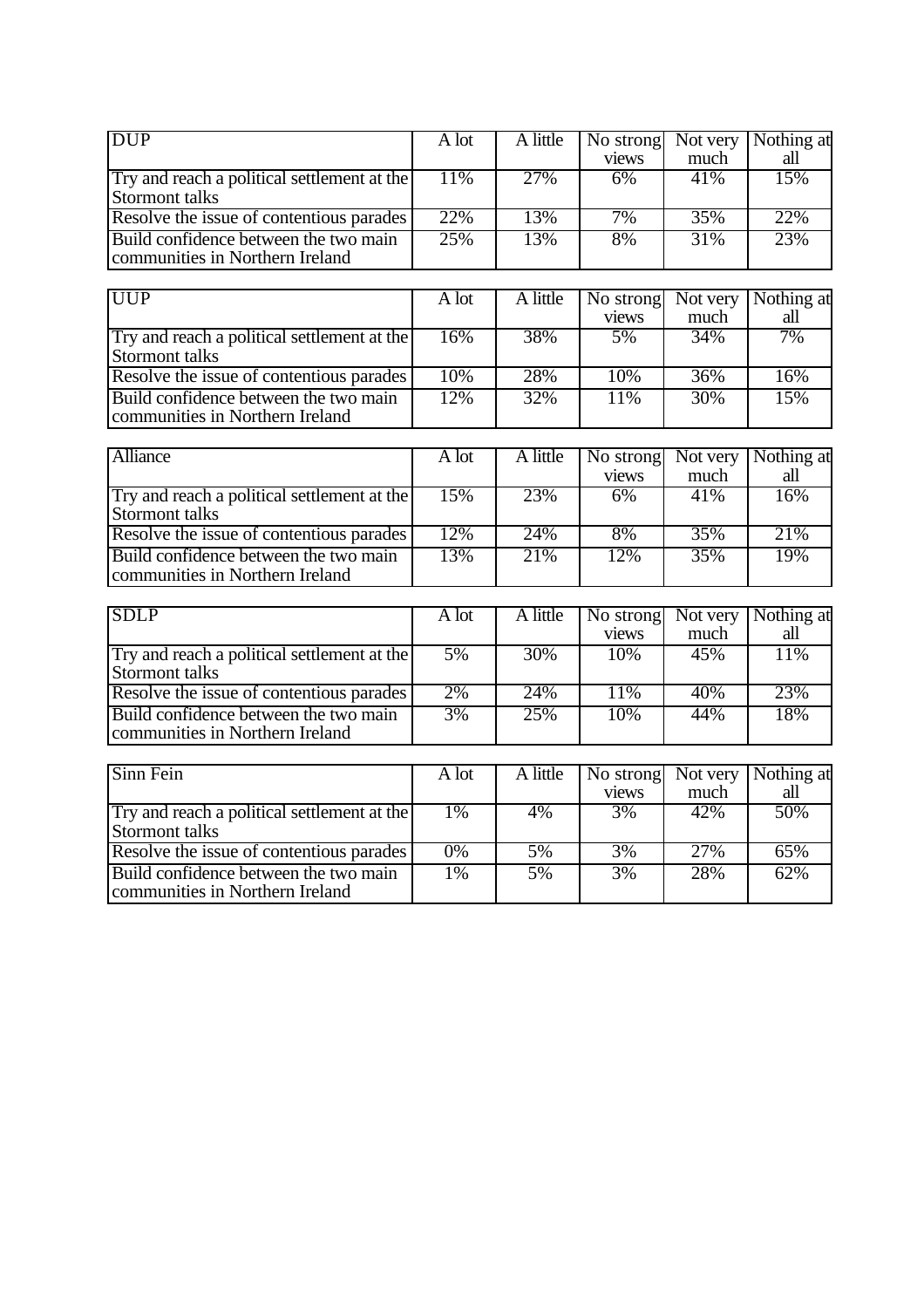## *How much is the Irish Government doing to* -

| All of Northern Ireland                     | A lot | A little | No strong | Not very | Nothing at |
|---------------------------------------------|-------|----------|-----------|----------|------------|
|                                             |       |          | views     | much     | all        |
| Try and reach a political settlement at the | 12%   | 30%      | 10%       | 27%      | 23%        |
| Stormont talks                              |       |          |           |          |            |
| Resolve the issue of contentious parades    | 11%   | 21%      | 14%       | 28%      | 27%        |
| Build confidence between the two main       | 13%   | 25%      | 12%       | 25%      | 25%        |
| communities in Northern Ireland             |       |          |           |          |            |
|                                             |       |          |           |          |            |
| Protestant                                  | A lot | A little | No strong | Not very | Nothing at |
|                                             |       |          | views     | much     | all        |
| Try and reach a political settlement at the | 7%    | 21%      | 8%        | 30%      | 35%        |
| Stormont talks                              |       |          |           |          |            |
| Resolve the issue of contentious parades    | 13%   | 10%      | 10%       | 29%      | 39%        |
| Build confidence between the two main       | 14%   | 13%      | 8%        | 27%      | 38%        |
| communities in Northern Ireland             |       |          |           |          |            |
|                                             |       |          |           |          |            |
| Catholic                                    | A lot | A little | No strong | Not very | Nothing at |
|                                             |       |          | views     | much     | all        |
| Try and reach a political settlement at the | 18%   | 42%      | 11%       | 21%      | 9%         |
| Stormont talks                              |       |          |           |          |            |
| Resolve the issue of contentious parades    | 9%    | 35%      | 19%       | 26%      | 12%        |
| Build confidence between the two main       | 14%   | 39%      | 15%       | 22%      | 10%        |
| communities in Northern Ireland             |       |          |           |          |            |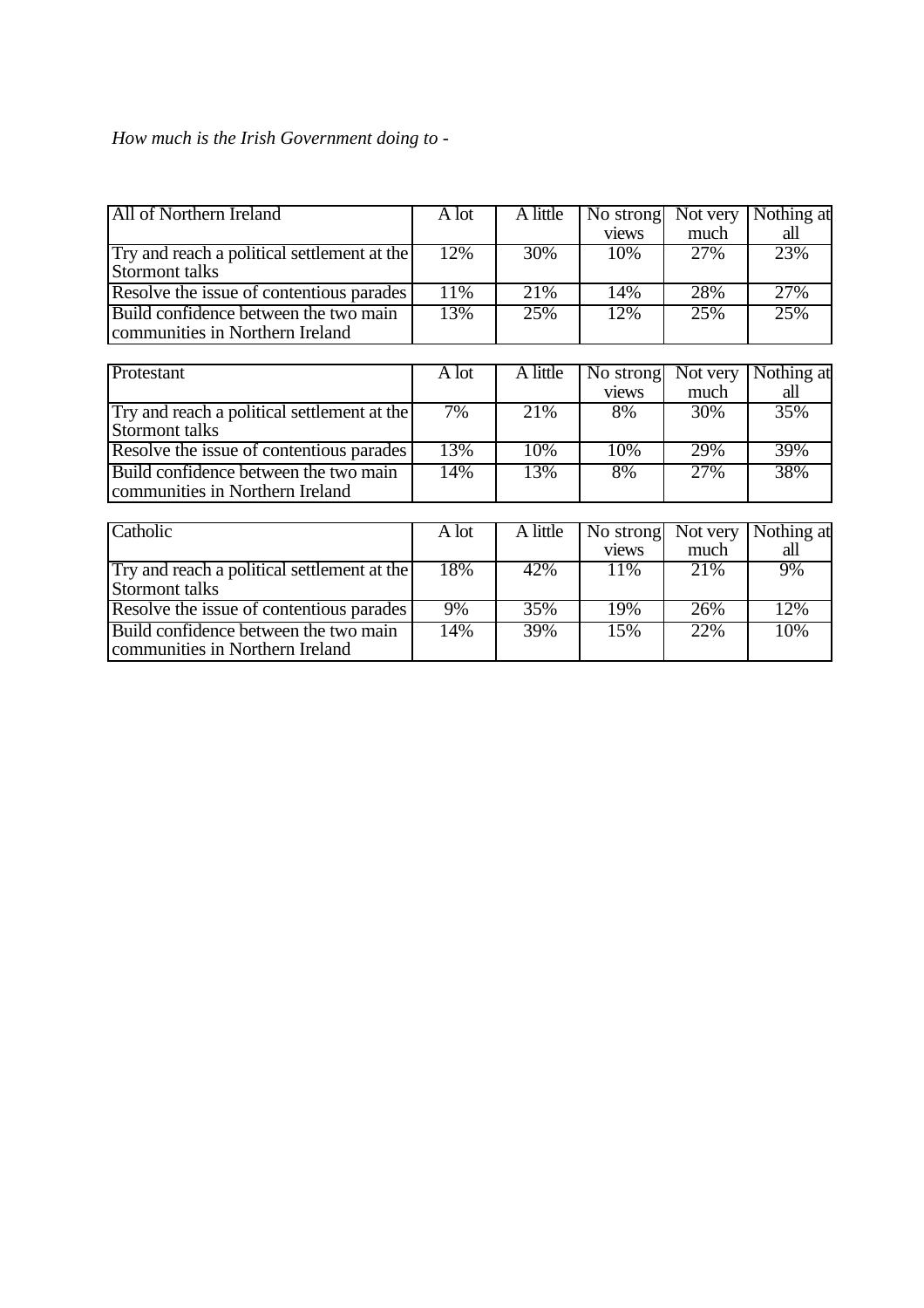| <b>DUP</b>                                                    | A lot | A little | No strong<br>views | Not very<br>much | Nothing at<br>all |
|---------------------------------------------------------------|-------|----------|--------------------|------------------|-------------------|
| Try and reach a political settlement at the                   | 2%    | 13%      | 7%                 | 34%              | 44%               |
| Stormont talks                                                |       |          |                    |                  |                   |
| Resolve the issue of contentious parades                      | 18%   | 8%       | 6%                 | 22%              | 46%               |
| Build confidence between the two main                         | 18%   | 6%       | 5%                 | 25%              | 46%               |
| communities in Northern Ireland                               |       |          |                    |                  |                   |
|                                                               |       |          |                    |                  |                   |
| <b>UUP</b>                                                    | A lot | A little | No strong          | Not very         | Nothing at        |
|                                                               |       |          | views              | much             | all               |
| Try and reach a political settlement at the<br>Stormont talks | 6%    | 26%      | 7%                 | 29%              | 32%               |
| Resolve the issue of contentious parades                      | 6%    | 10%      | 13%                | 37%              | 34%               |
| Build confidence between the two main                         | 8%    | 17%      | 10%                | 31%              | 34%               |
| communities in Northern Ireland                               |       |          |                    |                  |                   |
|                                                               |       |          |                    |                  |                   |
| Alliance                                                      | A lot | A little | No strong          | Not very         | Nothing at        |
|                                                               |       |          | views              | much             | all               |
| Try and reach a political settlement at the                   | 13%   | 24%      | 8%                 | 39%              | 16%               |
| <b>Stormont talks</b>                                         |       |          |                    |                  |                   |
| Resolve the issue of contentious parades                      | 13%   | 22%      | 11%                | 35%              | 19%               |
| Build confidence between the two main                         | 13%   | 25%      | 13%                | 33%              | 16%               |
| communities in Northern Ireland                               |       |          |                    |                  |                   |
|                                                               |       |          |                    |                  |                   |
| <b>SDLP</b>                                                   | A lot | A little | No strong          | Not very         | Nothing at        |
|                                                               |       |          | views              | much             | all               |
| Try and reach a political settlement at the                   | 19%   | 50%      | 10%                | 18%              | 3%                |
| <b>Stormont talks</b>                                         |       |          |                    |                  |                   |
| Resolve the issue of contentious parades                      | 10%   | 39%      | 19%                | 24%              | 7%                |
| Build confidence between the two main                         | 16%   | 49%      | 13%                | 18%              | 5%                |
| communities in Northern Ireland                               |       |          |                    |                  |                   |
|                                                               |       |          |                    |                  |                   |
| Sinn Fein                                                     | A lot | A little | No strong          | Not very         | Nothing at        |
|                                                               |       |          | views              | much             | all               |
| Try and reach a political settlement at the                   | 30%   | 32%      | 4%                 | 15%              | 19%               |
| Stormont talks                                                |       |          |                    |                  |                   |
| Resolve the issue of contentious parades                      | 8%    | 39%      | 10%                | 20%              | 23%               |
| Build confidence between the two main                         | 22%   | 30%      | 10%                | 20%              | 19%               |
| communities in Northern Ireland                               |       |          |                    |                  |                   |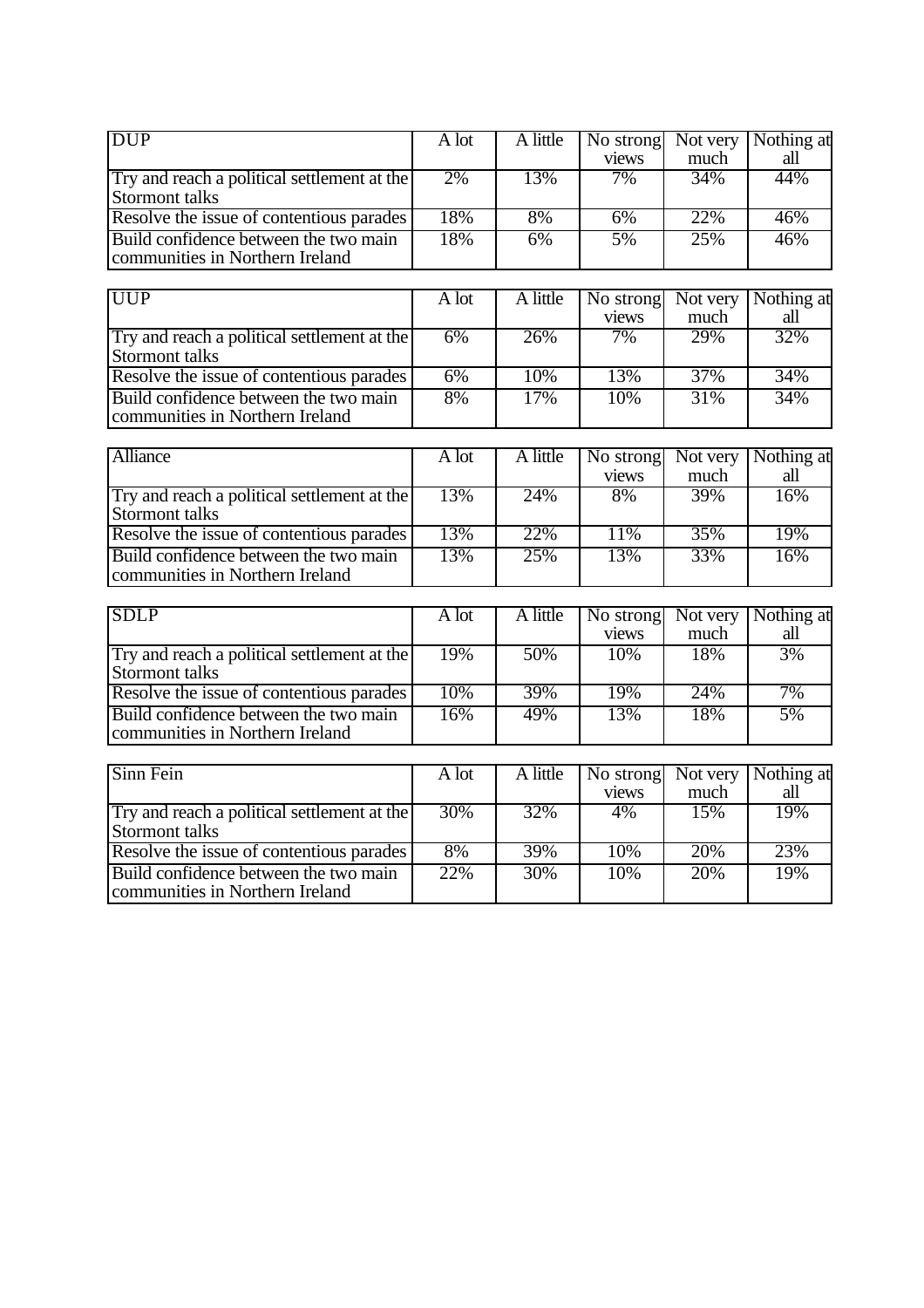| All of Northern Ireland                                        |     |     |     | Preferred   Acceptable   Tolerable   Unacceptable |
|----------------------------------------------------------------|-----|-----|-----|---------------------------------------------------|
| Immediate all party "Talks"                                    | 38% | 12% | 14% | 36%                                               |
| All party "Talks" after a ceasefire                            | 35% | 36% | 18% | 11%                                               |
| All party "Talks" after a ceasefire and other<br>preconditions | 22% | 37% | 20% | 21%                                               |
| No to parties with paramilitary connections                    | 13% | 18% | 18% | 51%                                               |

| Protestant                                                     |     |                   |     | Preferred   Acceptable   Tolerable   Unacceptable |
|----------------------------------------------------------------|-----|-------------------|-----|---------------------------------------------------|
| Immediate all party "Talks"                                    | 17% | 9%                | 15% | 59%                                               |
| All party "Talks" after a ceasefire                            | 40% | 32%               | 20% | 9%                                                |
| All party "Talks" after a ceasefire and other<br>preconditions | 34% | $\overline{37\%}$ | 16% | 13%                                               |
| No to parties with paramilitary connections                    | 18% | 19%               | 19% | 45%                                               |

| Catholic                                                       |     |     |     | Preferred   Acceptable   Tolerable   Unacceptable |
|----------------------------------------------------------------|-----|-----|-----|---------------------------------------------------|
| Immediate all party "Talks"                                    | 65% | 15% | 11% | 9%                                                |
| All party "Talks" after a ceasefire                            | 27% | 44% | 16% | 13%                                               |
| All party "Talks" after a ceasefire and other<br>preconditions | 9%  | 37% | 22% | 32%                                               |
| No to parties with paramilitary connections                    | 6%  | 17% | 15% | 61%                                               |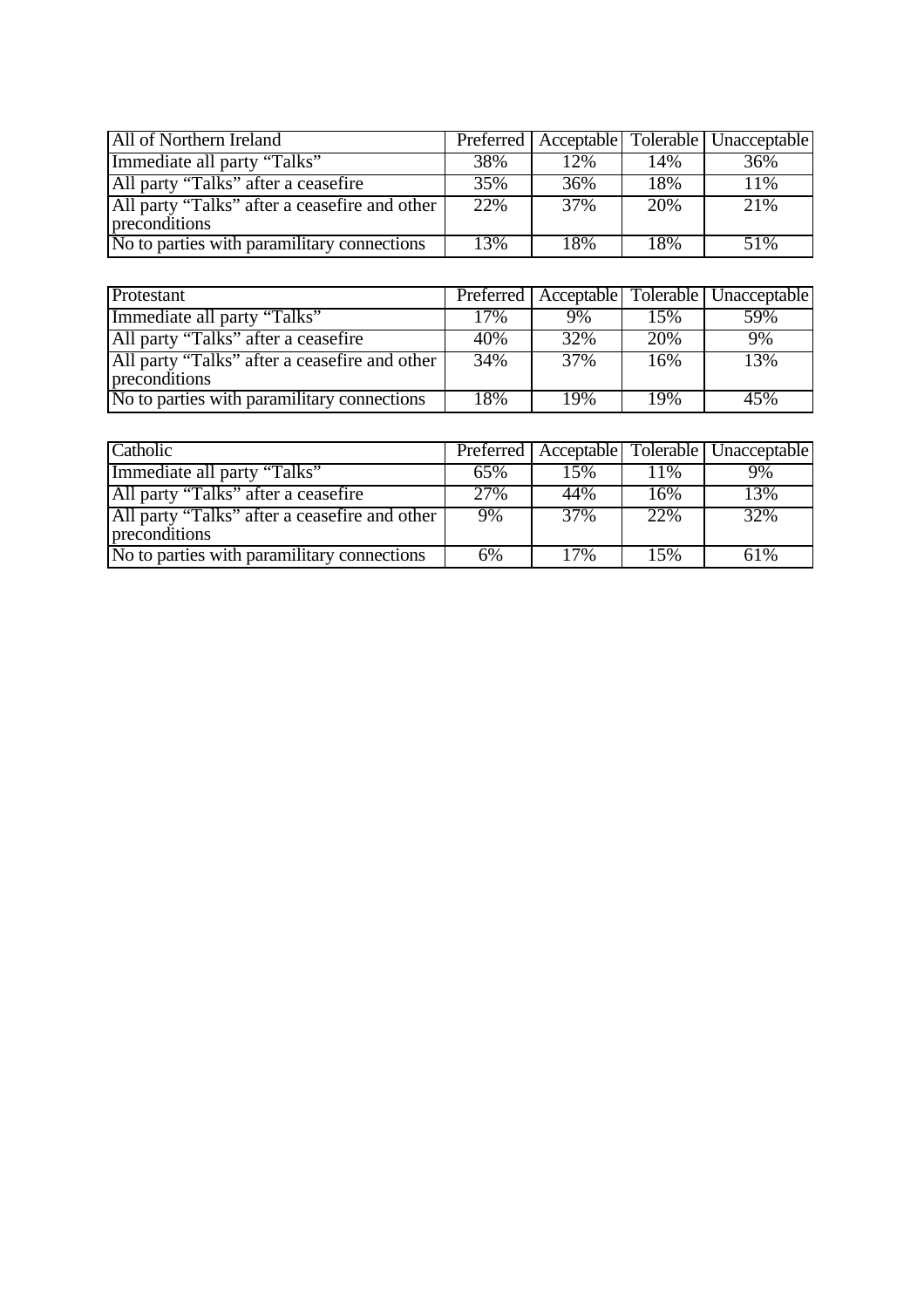| <b>DUP</b>                                                     |     |                |      | Preferred   Acceptable   Tolerable   Unacceptable |
|----------------------------------------------------------------|-----|----------------|------|---------------------------------------------------|
| Immediate all party "Talks"                                    | 12% | $\frac{10}{6}$ | 13%  | 74%                                               |
| All party "Talks" after a ceasefire                            | 43% | 26%            | 21\% | 10%                                               |
| All party "Talks" after a ceasefire and other<br>preconditions | 26% | 37%            | 14%  | 22%                                               |
| No to parties with paramilitary connections                    | 26% | 14%            | 13%  | 48%                                               |

| <b>UUP</b>                                                     |     |     |     | Preferred   Acceptable   Tolerable   Unacceptable |
|----------------------------------------------------------------|-----|-----|-----|---------------------------------------------------|
| Immediate all party "Talks"                                    | 9%  | 14% | 19% | 58%                                               |
| All party "Talks" after a ceasefire                            | 34% | 30% | 25% | 12%                                               |
| All party "Talks" after a ceasefire and other<br>preconditions | 44% | 32% | 17% | 7%                                                |
| No to parties with paramilitary connections                    | 19% | 24% | 25% | 32%                                               |

| <b>Alliance</b>                                                |     |     |     | Preferred   Acceptable   Tolerable   Unacceptable |
|----------------------------------------------------------------|-----|-----|-----|---------------------------------------------------|
| Immediate all party "Talks"                                    | 36% | 19% | 18% | 27%                                               |
| All party "Talks" after a ceasefire                            | 46% | 46% | 7%  | 1%                                                |
| All party "Talks" after a ceasefire and other<br>preconditions | 13% | 53% | 21% | 13%                                               |
| No to parties with paramilitary connections                    | 6%  | 18% | 13% | 63%                                               |

| <b>SDLP</b>                                                    |     |     |     | Preferred   Acceptable   Tolerable   Unacceptable |
|----------------------------------------------------------------|-----|-----|-----|---------------------------------------------------|
| Immediate all party "Talks"                                    | 62% | 20% | 13% | 5%                                                |
| All party "Talks" after a ceasefire                            | 32% | 44% | 16% | 8%                                                |
| All party "Talks" after a ceasefire and other<br>preconditions | 9%  | 39% | 28% | 24%                                               |
| No to parties with paramilitary connections                    | 6%  | 18% | 19% | 57%                                               |

| Sinn Fein                                                      |     |     |       | Preferred   Acceptable   Tolerable   Unacceptable |
|----------------------------------------------------------------|-----|-----|-------|---------------------------------------------------|
| Immediate all party "Talks"                                    | 87% | 5%  | $1\%$ | 7%                                                |
| All party "Talks" after a ceasefire                            | 15% | 30% | 26%   | 30%                                               |
| All party "Talks" after a ceasefire and other<br>preconditions | 4%  | 15% | 18%   | 64%                                               |
| No to parties with paramilitary connections                    | 3%  | 5%  | 3%    | 89%                                               |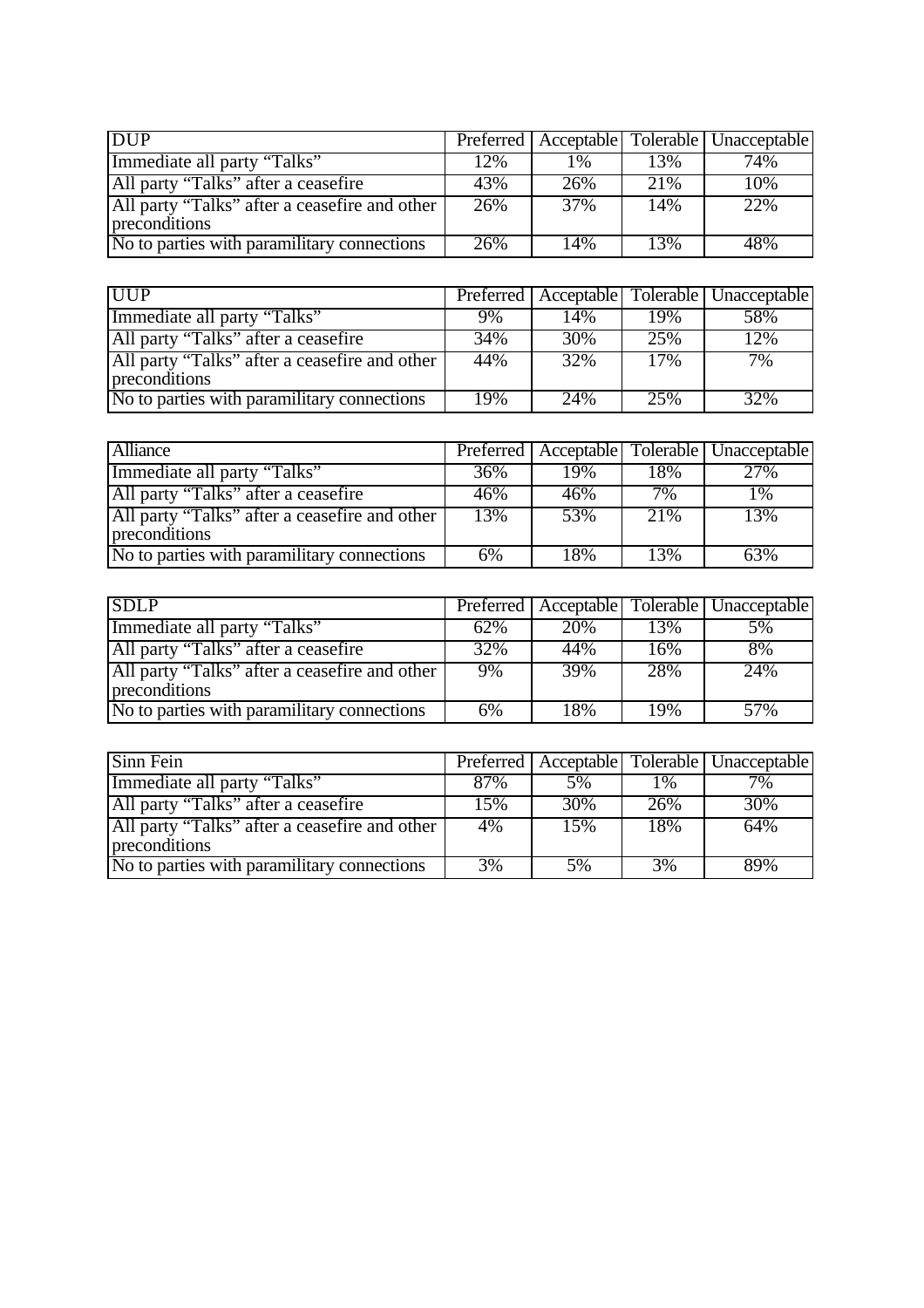| All of Northern Ireland                     |     |                   |     | Preferred   Acceptable   Tolerable   Unacceptable |
|---------------------------------------------|-----|-------------------|-----|---------------------------------------------------|
| Fixed timetable for the "Talks" followed by | 34% | $\overline{21}\%$ | 19% | 26%                                               |
| decommissioning                             |     |                   |     |                                                   |
| Fixed timetable for the "Talks" and         | 22% | 36%               | 27% | 16%                                               |
| simultaneous decommissioning                |     |                   |     |                                                   |
| Flexible timetable for the "Talks" and      | 18% | 35%               | 30% | 17%                                               |
| simultaneous decommissioning                |     |                   |     |                                                   |
| Fixed timetable for decommissioning         | 34% | 23%               | 19% | 23%                                               |
| followed by the "Talks"                     |     |                   |     |                                                   |

| Protestant                                  |     |     |     | Preferred   Acceptable   Tolerable   Unacceptable |
|---------------------------------------------|-----|-----|-----|---------------------------------------------------|
| Fixed timetable for the "Talks" followed by | 20% | 18% | 23% | 40%                                               |
| decommissioning                             |     |     |     |                                                   |
| Fixed timetable for the "Talks" and         | 22% | 34% | 27% | 18%                                               |
| simultaneous decommissioning                |     |     |     |                                                   |
| Flexible timetable for the "Talks" and      | 15% | 36% | 33% | 16%                                               |
| simultaneous decommissioning                |     |     |     |                                                   |
| Fixed timetable for decommissioning         | 50% | 22% | 17% | 11%                                               |
| followed by the "Talks"                     |     |     |     |                                                   |

| Catholic                                    |     |     |     | Preferred   Acceptable   Tolerable   Unacceptable |
|---------------------------------------------|-----|-----|-----|---------------------------------------------------|
| Fixed timetable for the "Talks" followed by | 52% | 22% | 15% | 10%                                               |
| decommissioning                             |     |     |     |                                                   |
| Fixed timetable for the "Talks" and         | 21% | 37% | 29% | 14%                                               |
| simultaneous decommissioning                |     |     |     |                                                   |
| Flexible timetable for the "Talks" and      | 22% | 32% | 27% | 19%                                               |
| simultaneous decommissioning                |     |     |     |                                                   |
| Fixed timetable for decommissioning         | 14% | 23% | 24% | 39%                                               |
| followed by the "Talks"                     |     |     |     |                                                   |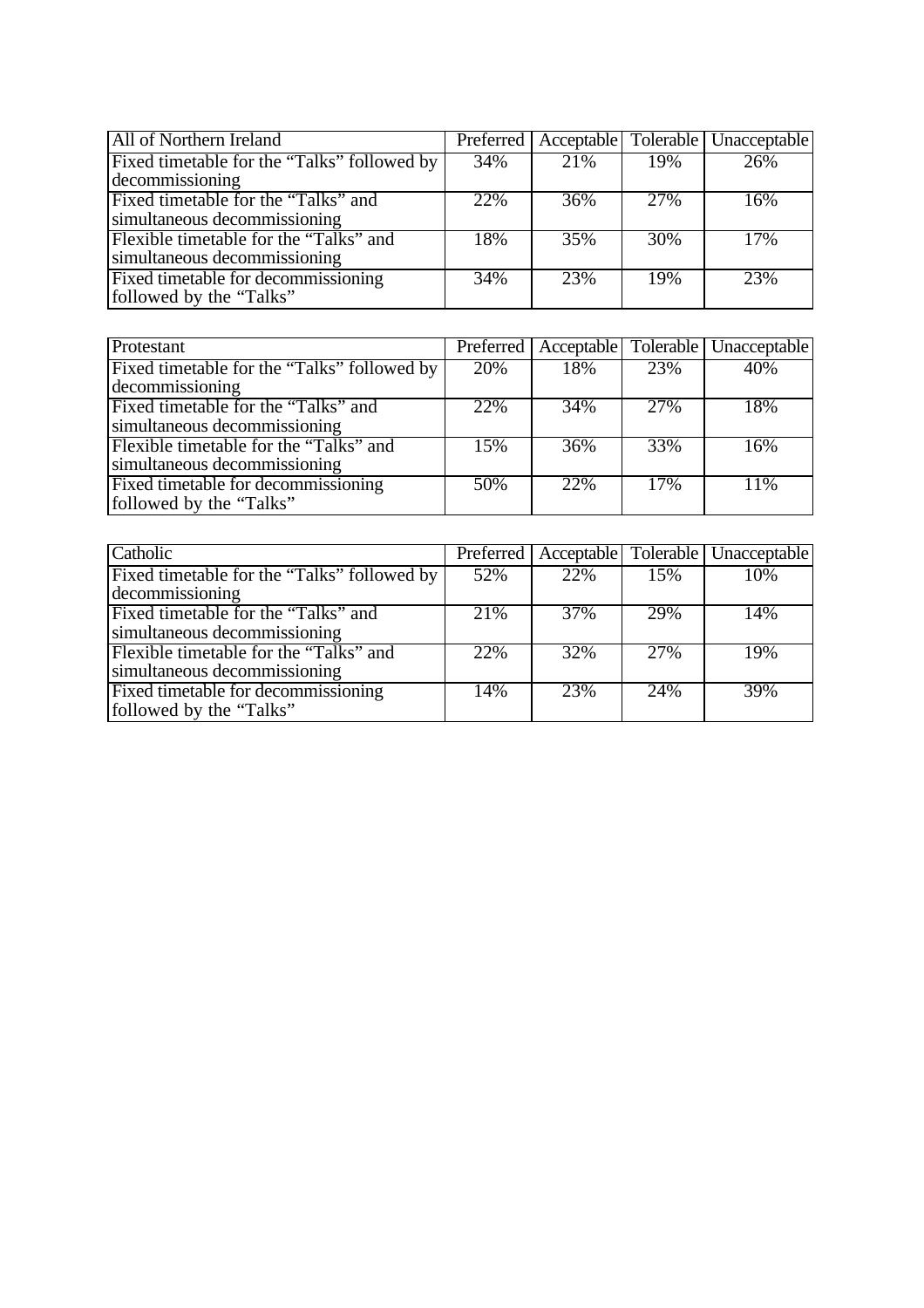| <b>DUP</b>                                  |     |     |     | Preferred   Acceptable   Tolerable   Unacceptable |
|---------------------------------------------|-----|-----|-----|---------------------------------------------------|
| Fixed timetable for the "Talks" followed by | 13% | 18% | 22% | 46%                                               |
| decommissioning                             |     |     |     |                                                   |
| Fixed timetable for the "Talks" and         | 26% | 26% | 26% | 22%                                               |
| simultaneous decommissioning                |     |     |     |                                                   |
| Flexible timetable for the "Talks" and      | 8%  | 39% | 33% | 20%                                               |
| simultaneous decommissioning                |     |     |     |                                                   |
| Fixed timetable for decommissioning         | 58% | 20% | 14% | 8%                                                |
| followed by the "Talks"                     |     |     |     |                                                   |

| <b>UUP</b>                                  |     |     |     | Preferred   Acceptable   Tolerable   Unacceptable |
|---------------------------------------------|-----|-----|-----|---------------------------------------------------|
| Fixed timetable for the "Talks" followed by | 14% | 14% | 26% | 46%                                               |
| decommissioning                             |     |     |     |                                                   |
| Fixed timetable for the "Talks" and         | 17% | 38% | 30% | 16%                                               |
| simultaneous decommissioning                |     |     |     |                                                   |
| Flexible timetable for the "Talks" and      | 16% | 42% | 32% | 10%                                               |
| simultaneous decommissioning                |     |     |     |                                                   |
| Fixed timetable for decommissioning         | 57% | 20% | 15% | 7%                                                |
| followed by the "Talks"                     |     |     |     |                                                   |

| <b>Alliance</b>                             |     |     |     | Preferred   Acceptable   Tolerable   Unacceptable |
|---------------------------------------------|-----|-----|-----|---------------------------------------------------|
| Fixed timetable for the "Talks" followed by | 34% | 27% | 19% | 21%                                               |
| decommissioning                             |     |     |     |                                                   |
| Fixed timetable for the "Talks" and         | 17% | 52% | 25% | 6%                                                |
| simultaneous decommissioning                |     |     |     |                                                   |
| Flexible timetable for the "Talks" and      | 22% | 39% | 33% | 7%                                                |
| simultaneous decommissioning                |     |     |     |                                                   |
| Fixed timetable for decommissioning         | 30% | 33% | 21% | 17%                                               |
| followed by the "Talks"                     |     |     |     |                                                   |

| <b>SDLP</b>                                 |     |     |     | Preferred   Acceptable   Tolerable   Unacceptable |
|---------------------------------------------|-----|-----|-----|---------------------------------------------------|
| Fixed timetable for the "Talks" followed by | 47% | 25% | 19% | 9%                                                |
| decommissioning                             |     |     |     |                                                   |
| Fixed timetable for the "Talks" and         | 26% | 39% | 27% | 8%                                                |
| simultaneous decommissioning                |     |     |     |                                                   |
| Flexible timetable for the "Talks" and      | 24% | 33% | 28% | 14%                                               |
| simultaneous decommissioning                |     |     |     |                                                   |
| Fixed timetable for decommissioning         | 12% | 27% | 26% | 34%                                               |
| followed by the "Talks"                     |     |     |     |                                                   |

| Sinn Fein                                   |     |     |     | Preferred   Acceptable   Tolerable   Unacceptable |
|---------------------------------------------|-----|-----|-----|---------------------------------------------------|
| Fixed timetable for the "Talks" followed by | 81% | 8%  | 7%  | 4%                                                |
| decommissioning                             |     |     |     |                                                   |
| Fixed timetable for the "Talks" and         | 14% | 24% | 28% | 34%                                               |
| simultaneous decommissioning                |     |     |     |                                                   |
| Flexible timetable for the "Talks" and      | 10% | 19% | 27% | 45%                                               |
| simultaneous decommissioning                |     |     |     |                                                   |
| Fixed timetable for decommissioning         | 7%  | 5%  | 10% | 78%                                               |
| followed by the "Talks"                     |     |     |     |                                                   |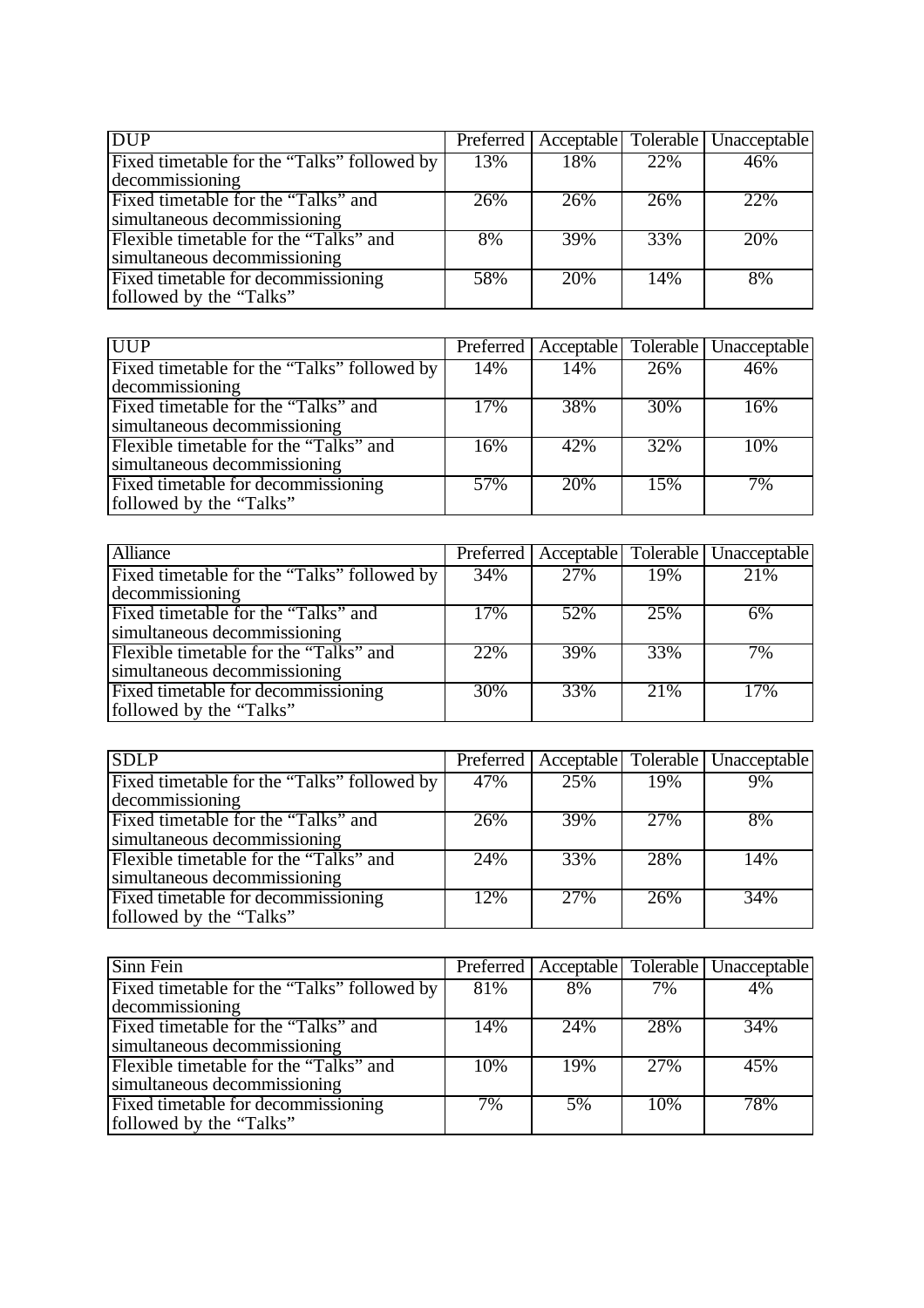| All of Northern Ireland                     |     |     |     | Preferred   Acceptable   Tolerable   Unacceptable |
|---------------------------------------------|-----|-----|-----|---------------------------------------------------|
| Stop the "Talks" until the decommissioning  | 31% | 15% | 12% | 42%                                               |
| problem is solved                           |     |     |     |                                                   |
| Do not stop the "Talks", let a subcommittee | 69% | 10% | 10% | 12%                                               |
| deal with decommissioning problems          |     |     |     |                                                   |

| Protestant                                  |     |     |     | Preferred   Acceptable   Tolerable   Unacceptable |
|---------------------------------------------|-----|-----|-----|---------------------------------------------------|
| Stop the "Talks" until the decommissioning  | 44% | 14% | 14% | 29%                                               |
| problem is solved                           |     |     |     |                                                   |
| Do not stop the "Talks", let a subcommittee | 56% | 14% | 14% | 15%                                               |
| deal with decommissioning problems          |     |     |     |                                                   |

| Catholic                                                                            |     |     |     | Preferred   Acceptable   Tolerable   Unacceptable |
|-------------------------------------------------------------------------------------|-----|-----|-----|---------------------------------------------------|
| Stop the "Talks" until the decommissioning<br>problem is solved                     | 14% | 17% | 10% | 60%                                               |
| Do not stop the "Talks", let a subcommittee  <br>deal with decommissioning problems | 85% | 5%  | 5%  | 6%                                                |

| <b>DUP</b>                                                                        |     |     |     | Preferred   Acceptable   Tolerable   Unacceptable |
|-----------------------------------------------------------------------------------|-----|-----|-----|---------------------------------------------------|
| Stop the "Talks" until the decommissioning<br>problem is solved                   | 50% | 13% | 10% | 28%                                               |
| Do not stop the "Talks", let a subcommittee<br>deal with decommissioning problems | 50% | 14% | 11% | 25%                                               |

| <b>IUIP</b>                                                                       |     |     |     | Preferred   Acceptable   Tolerable   Unacceptable |
|-----------------------------------------------------------------------------------|-----|-----|-----|---------------------------------------------------|
| Stop the "Talks" until the decommissioning<br>problem is solved                   | 53% | 13% | 12% | 22%                                               |
| Do not stop the "Talks", let a subcommittee<br>deal with decommissioning problems | 47% | 20% | 20% | 13%                                               |

| Alliance                                                                          |     |     |     | Preferred   Acceptable   Tolerable   Unacceptable |
|-----------------------------------------------------------------------------------|-----|-----|-----|---------------------------------------------------|
| Stop the "Talks" until the decommissioning  <br>problem is solved                 | 18% | 13% | 23% | 46%                                               |
| Do not stop the "Talks", let a subcommittee<br>deal with decommissioning problems | 82% | 4%  | 5%  | 10%                                               |

| <b>SDLP</b>                                                                         |     |     |     | Preferred   Acceptable   Tolerable   Unacceptable |
|-------------------------------------------------------------------------------------|-----|-----|-----|---------------------------------------------------|
| Stop the "Talks" until the decommissioning<br>problem is solved                     | 13% | 21% | 10% | 57%                                               |
| Do not stop the "Talks", let a subcommittee  <br>deal with decommissioning problems | 87% | 5%  | 5%  | 3%                                                |

| Sinn Fein                                                                         |        |       |       | Preferred   Acceptable   Tolerable   Unacceptable |
|-----------------------------------------------------------------------------------|--------|-------|-------|---------------------------------------------------|
| Stop the "Talks" until the decommissioning<br>problem is solved                   | 7%     | 14%   | $1\%$ | 78%                                               |
| Do not stop the "Talks", let a subcommittee<br>deal with decommissioning problems | $91\%$ | $1\%$ | 3%    | 5%                                                |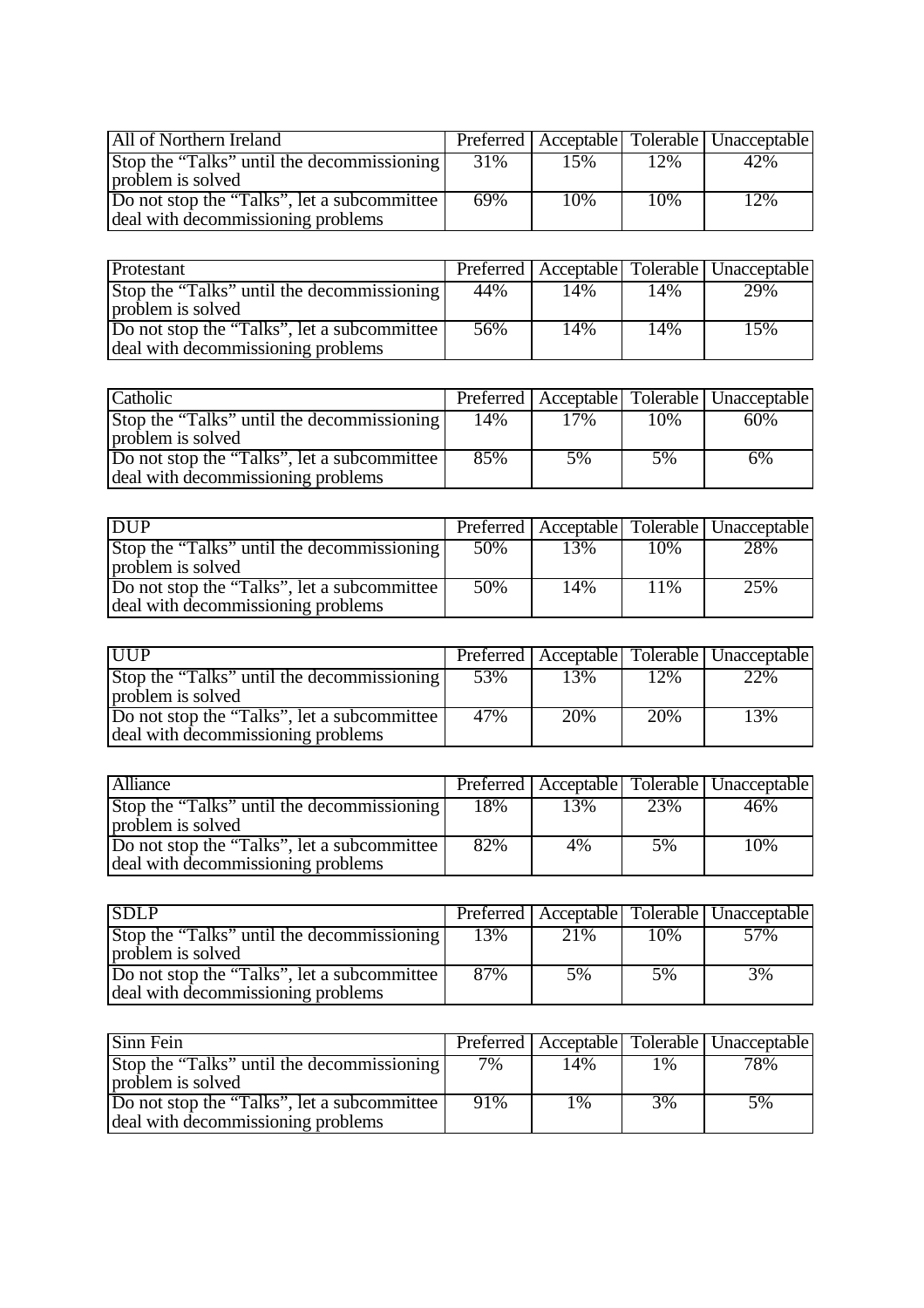| All of Northern Ireland                                                           | Preferred | Acceptable   Tolerable |     | Unacceptable |
|-----------------------------------------------------------------------------------|-----------|------------------------|-----|--------------|
| Completely reject the "North Report"                                              | 18%       | 9%                     | 15% | 59%          |
| Modify "North Report" to give stronger                                            | 22%       | 22%                    | 20% | 37%          |
| right to parade                                                                   |           |                        |     |              |
| Modify "North Report" to ensure that all<br>parades and public demonstrations are | 38%       | 29%                    | 25% | 9%           |
| treated equally before the law                                                    |           |                        |     |              |
| Accept the "North Report" in full without                                         | 16%       | 23%                    | 23% | 37%          |
| delay                                                                             |           |                        |     |              |
| Modify "North Report" to place stronger                                           | 17%       | 23%                    | 18% | 42%          |
| restrictions on parades                                                           |           |                        |     |              |

| Protestant                                                                                                          |     |     |     | Preferred   Acceptable   Tolerable   Unacceptable |
|---------------------------------------------------------------------------------------------------------------------|-----|-----|-----|---------------------------------------------------|
| Completely reject the "North Report"                                                                                | 25% | 11% | 17% | 48%                                               |
| Modify "North Report" to give stronger<br>right to parade                                                           | 32% | 29% | 22% | 17%                                               |
| Modify "North Report" to ensure that all<br>parades and public demonstrations are<br>treated equally before the law | 36% | 23% | 30% | 11%                                               |
| Accept the "North Report" in full without<br>delay                                                                  | 9%  | 18% | 22% | 51%                                               |
| Modify "North Report" to place stronger<br>restrictions on parades                                                  | 8%  | 13% | 17% | 63%                                               |

| Catholic                                  | $\overline{\text{Perfect}}$ |     |     | Acceptable   Tolerable   Unacceptable |
|-------------------------------------------|-----------------------------|-----|-----|---------------------------------------|
| Completely reject the "North Report"      | 8%                          | 5%  | 13% | 74%                                   |
| Modify "North Report" to give stronger    | 9%                          | 13% | 17% | 61%                                   |
| right to parade                           |                             |     |     |                                       |
| Modify "North Report" to ensure that all  | 37%                         | 37% | 19% | 7%                                    |
| parades and public demonstrations are     |                             |     |     |                                       |
| treated equally before the law            |                             |     |     |                                       |
| Accept the "North Report" in full without | 25%                         | 32% | 25% | 18%                                   |
| delay                                     |                             |     |     |                                       |
| Modify "North Report" to place stronger   | 31%                         | 36% | 19% | 14%                                   |
| restrictions on parades                   |                             |     |     |                                       |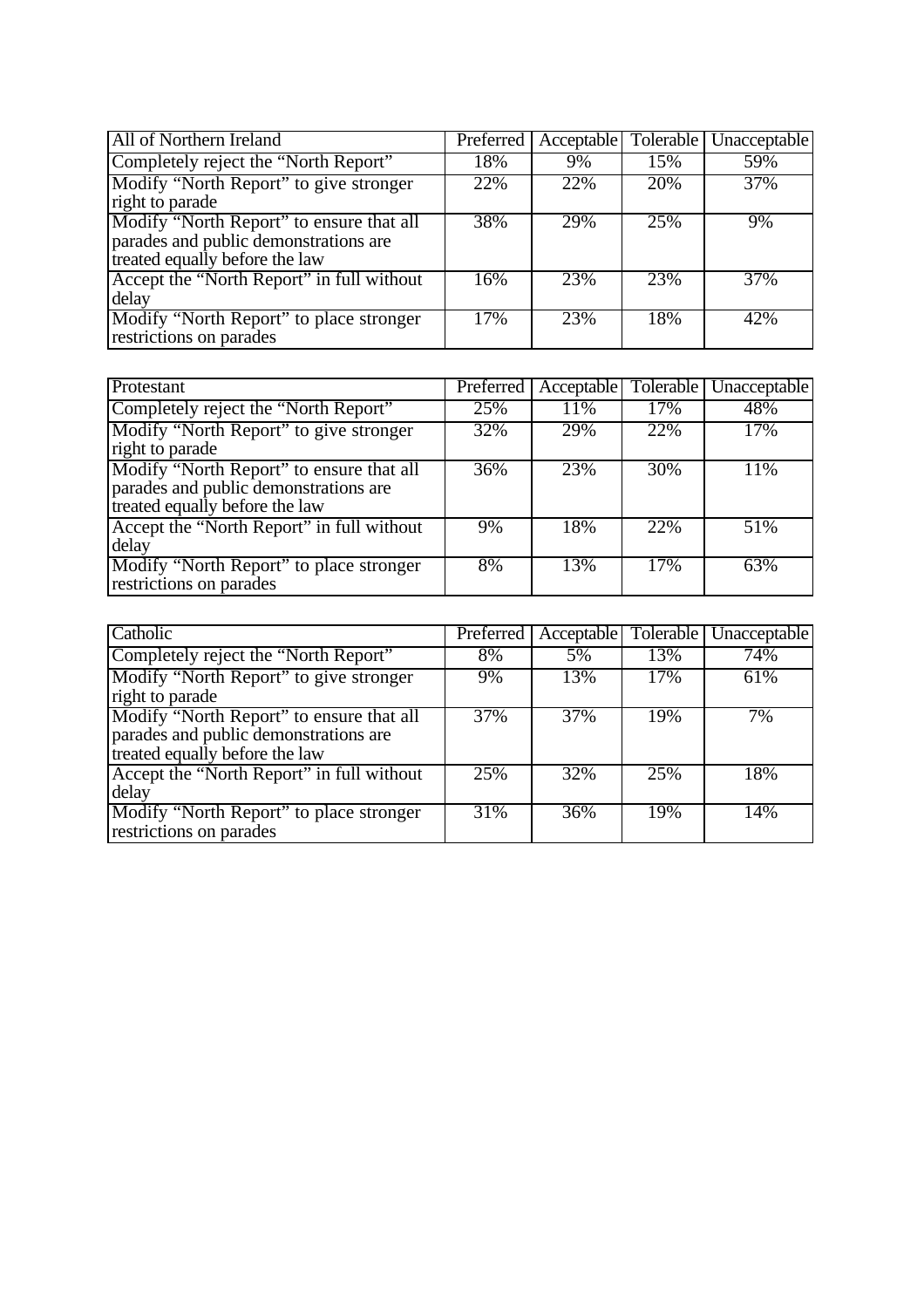| <b>DUP</b>                                                                                                          | Preferred | Acceptable | Tolerable | Unacceptable |
|---------------------------------------------------------------------------------------------------------------------|-----------|------------|-----------|--------------|
| Completely reject the "North Report"                                                                                | 35%       | 15%        | 13%       | 37%          |
| Modify "North Report" to give stronger right to<br>parade                                                           | 40%       | 29%        | 18%       | 14%          |
| Modify "North Report" to ensure that all parades and<br>public demonstrations are treated equally before the<br>law | 20%       | 24%        | 40%       | 16%          |
| Accept the "North Report" in full without delay                                                                     | 6%        | 11%        | 15%       | 68%          |
| Modify "North Report" to place stronger restrictions<br>on parades                                                  | 8%        | 6%         | 10%       | 76%          |

| <b>UUP</b>                                                                                                          | Preferred | Acceptable | Tolerable | Unacceptable |
|---------------------------------------------------------------------------------------------------------------------|-----------|------------|-----------|--------------|
| Completely reject the "North Report"                                                                                | 17%       | 12%        | 19%       | 52%          |
| Modify "North Report" to give stronger right to<br>parade                                                           | 33%       | 29%        | 23%       | 16%          |
| Modify "North Report" to ensure that all parades and<br>public demonstrations are treated equally before the<br>law | 39%       | 29%        | 23%       | 8%           |
| Accept the "North Report" in full without delay                                                                     | 9%        | 22%        | 28%       | 42%          |
| Modify "North Report" to place stronger restrictions<br>on parades                                                  | 8%        | 12%        | 17%       | 62%          |

| Alliance                                                                                                            | Preferred | Acceptable | Tolerable | Unacceptable |
|---------------------------------------------------------------------------------------------------------------------|-----------|------------|-----------|--------------|
| Completely reject the "North Report"                                                                                | 6%        | 6%         | 13%       | 75%          |
| Modify "North Report" to give stronger right to<br>parade                                                           | 15%       | 21%        | 28%       | 37%          |
| Modify "North Report" to ensure that all parades and<br>public demonstrations are treated equally before the<br>law | 46%       | 33%        | 18%       | 4%           |
| Accept the "North Report" in full without delay                                                                     | 25%       | 28%        | 27%       | 21\%         |
| Modify "North Report" to place stronger restrictions<br>on parades                                                  | 15%       | 31%        | 19%       | 35%          |

| <b>SDLP</b>                                                                                                         | Preferred | Acceptable | Tolerable | Unacceptable |
|---------------------------------------------------------------------------------------------------------------------|-----------|------------|-----------|--------------|
| Completely reject the "North Report"                                                                                | 9%        | 5%         | 13%       | 73%          |
| Modify "North Report" to give stronger right to<br>parade                                                           | 8%        | 13%        | 20%       | 59%          |
| Modify "North Report" to ensure that all parades and<br>public demonstrations are treated equally before the<br>law | 37%       | 37%        | 18%       | 8%           |
| Accept the "North Report" in full without delay                                                                     | 32%       | 32%        | 22%       | 13%          |
| Modify "North Report" to place stronger restrictions<br>on parades                                                  | 24%       | 38%        | 24%       | 13%          |

| Sinn Fein                                                                                                           | Preferred | Acceptable | Tolerable | Unacceptable |
|---------------------------------------------------------------------------------------------------------------------|-----------|------------|-----------|--------------|
| Completely reject the "North Report"                                                                                | 4%        | 4%         | 4%        | 88%          |
| Modify "North Report" to give stronger right to<br>parade                                                           | 0%        | 1%         | 12%       | 87%          |
| Modify "North Report" to ensure that all parades and<br>public demonstrations are treated equally before the<br>law | 24%       | 47%        | 23%       | 5%           |
| Accept the "North Report" in full without delay                                                                     | 18%       | 39%        | 23%       | 20%          |
| Modify "North Report" to place stronger restrictions<br>on parades                                                  | 57%       | 32%        | 5%        | 5%           |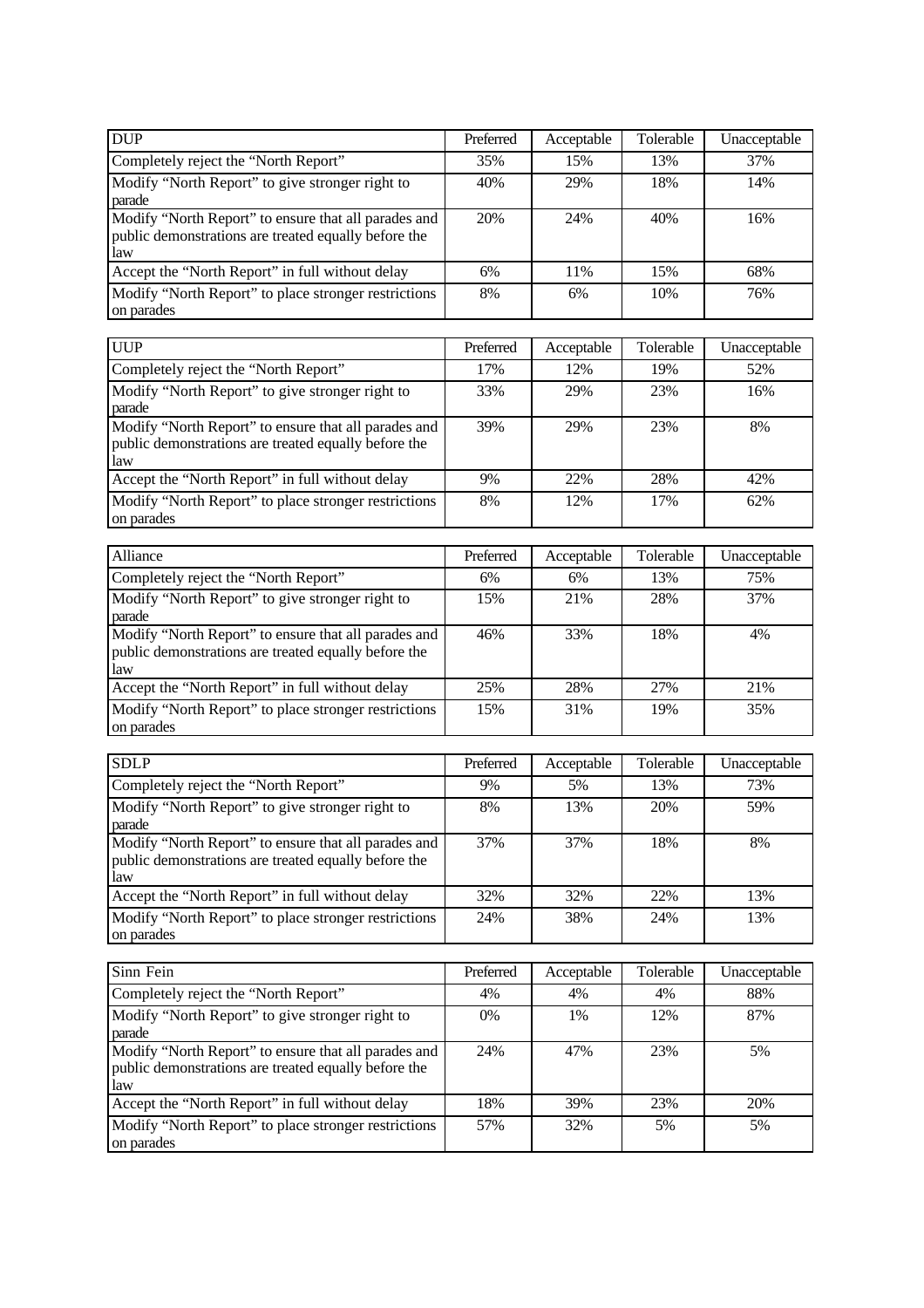| All of Northern Ireland                      |                   |     |      | Preferred   Acceptable   Tolerable   Unacceptable |
|----------------------------------------------|-------------------|-----|------|---------------------------------------------------|
| A government "Bill of Rights" for Northern   | $\overline{33\%}$ | 36% | 19%  | 12%                                               |
| Ireland                                      |                   |     |      |                                                   |
| A "Bill of Rights" for Northern Ireland      | 25%               | 43% | 22%  | 10%                                               |
| negotiated at the "Talks"                    |                   |     |      |                                                   |
| A "Bill of Rights" for the United Kingdom    | 25%               | 36% | 2.1% | 18%                                               |
| A "Bill of Rights" for the island of Ireland | 23%               | 20% | 22%  | 35%                                               |

| Protestant                                   |     |     |     | Preferred   Acceptable   Tolerable   Unacceptable |
|----------------------------------------------|-----|-----|-----|---------------------------------------------------|
| A government "Bill of Rights" for Northern   | 37% | 38% | 15% | 11%                                               |
| Ireland                                      |     |     |     |                                                   |
| A "Bill of Rights" for Northern Ireland      | 25% | 40% | 26% | 9%                                                |
| negotiated at the "Talks"                    |     |     |     |                                                   |
| A "Bill of Rights" for the United Kingdom    | 32% | 40% | 18% | 10%                                               |
| A "Bill of Rights" for the island of Ireland | 10% | 11% | 25% | 55%                                               |

| Catholic                                     |     |     |     | Preferred   Acceptable   Tolerable   Unacceptable |
|----------------------------------------------|-----|-----|-----|---------------------------------------------------|
| A government "Bill of Rights" for Northern   | 27% | 35% | 25% | 14%                                               |
| <b>I</b> reland                              |     |     |     |                                                   |
| A "Bill of Rights" for Northern Ireland      | 25% | 48% | 17% | 10%                                               |
| negotiated at the "Talks"                    |     |     |     |                                                   |
| A "Bill of Rights" for the United Kingdom    | 15% | 31% | 26% | 27%                                               |
| A "Bill of Rights" for the island of Ireland | 42% | 29% | 20% | 9%                                                |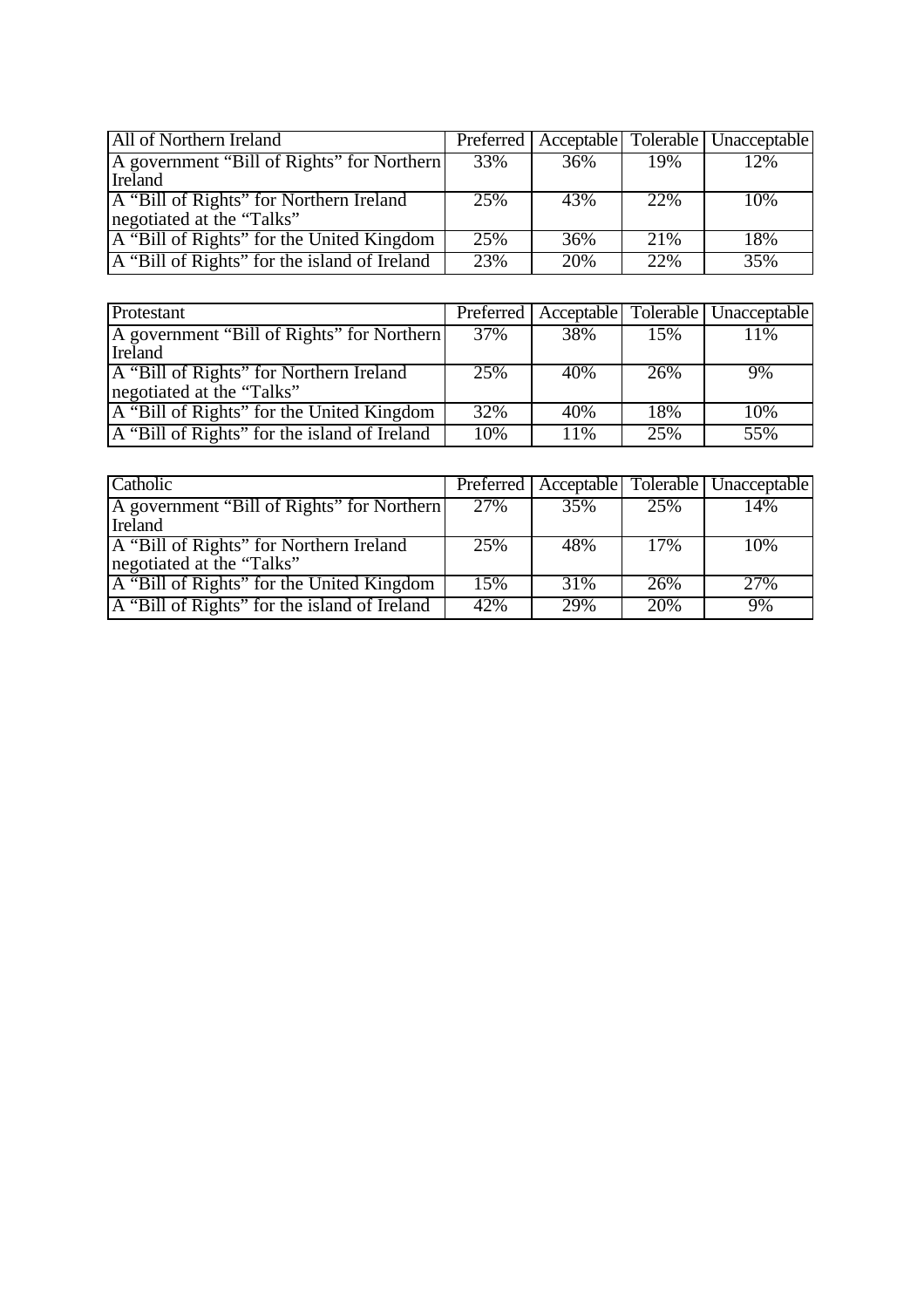| <b>DUP</b>                                   |     |     |     | Preferred   Acceptable   Tolerable   Unacceptable |
|----------------------------------------------|-----|-----|-----|---------------------------------------------------|
| A government "Bill of Rights" for Northern   | 46% | 30% | 16% | 8%                                                |
| Ireland                                      |     |     |     |                                                   |
| A "Bill of Rights" for Northern Ireland      | 21% | 41% | 29% | 10%                                               |
| negotiated at the "Talks"                    |     |     |     |                                                   |
| A "Bill of Rights" for the United Kingdom    | 29% | 48% | 13% | 10%                                               |
| A "Bill of Rights" for the island of Ireland | 11% | 12% | 18% | 59%                                               |

| <b>UUP</b>                                   |     |     |      | Preferred   Acceptable   Tolerable   Unacceptable |
|----------------------------------------------|-----|-----|------|---------------------------------------------------|
| A government "Bill of Rights" for Northern   | 32% | 38% | 17%  | 14%                                               |
| Ireland                                      |     |     |      |                                                   |
| A "Bill of Rights" for Northern Ireland      | 29% | 41% | 21\% | 9%                                                |
| negotiated at the "Talks"                    |     |     |      |                                                   |
| A "Bill of Rights" for the United Kingdom    | 34% | 38% | 20%  | 7%                                                |
| A "Bill of Rights" for the island of Ireland | 5%  | 7%  | 33%  | 56%                                               |

| <b>Alliance</b>                              |     |     |     | Preferred   Acceptable   Tolerable   Unacceptable |
|----------------------------------------------|-----|-----|-----|---------------------------------------------------|
| A government "Bill of Rights" for Northern   | 37% | 55% | 5%  | 2%                                                |
| Ireland                                      |     |     |     |                                                   |
| A "Bill of Rights" for Northern Ireland      | 18% | 63% | 13% | 6%                                                |
| negotiated at the "Talks"                    |     |     |     |                                                   |
| A "Bill of Rights" for the United Kingdom    | 28% | 41% | 22% | 10%                                               |
| A "Bill of Rights" for the island of Ireland | 15% | 33% | 25% | 28%                                               |

| <b>SDLP</b>                                  |     |     |      | Preferred   Acceptable   Tolerable   Unacceptable |
|----------------------------------------------|-----|-----|------|---------------------------------------------------|
| A government "Bill of Rights" for Northern   | 29% | 34% | 23%  | 13%                                               |
| Ireland                                      |     |     |      |                                                   |
| A "Bill of Rights" for Northern Ireland      | 25% | 45% | 21%  | 9%                                                |
| negotiated at the "Talks"                    |     |     |      |                                                   |
| A "Bill of Rights" for the United Kingdom    | 14% | 33% | 31%  | 21%                                               |
| A "Bill of Rights" for the island of Ireland | 41% | 28% | 2.1% | 10%                                               |

| Sinn Fein                                    |     |     |     | Preferred   Acceptable   Tolerable   Unacceptable |
|----------------------------------------------|-----|-----|-----|---------------------------------------------------|
| A government "Bill of Rights" for Northern   | 15% | 28% | 32% | 24%                                               |
| Ireland                                      |     |     |     |                                                   |
| A "Bill of Rights" for Northern Ireland      | 27% | 45% | 14% | 15%                                               |
| negotiated at the "Talks"                    |     |     |     |                                                   |
| A "Bill of Rights" for the United Kingdom    | 3%  | 16% | 26% | 55%                                               |
| A "Bill of Rights" for the island of Ireland | 58% | 34% | 5%  | 3%                                                |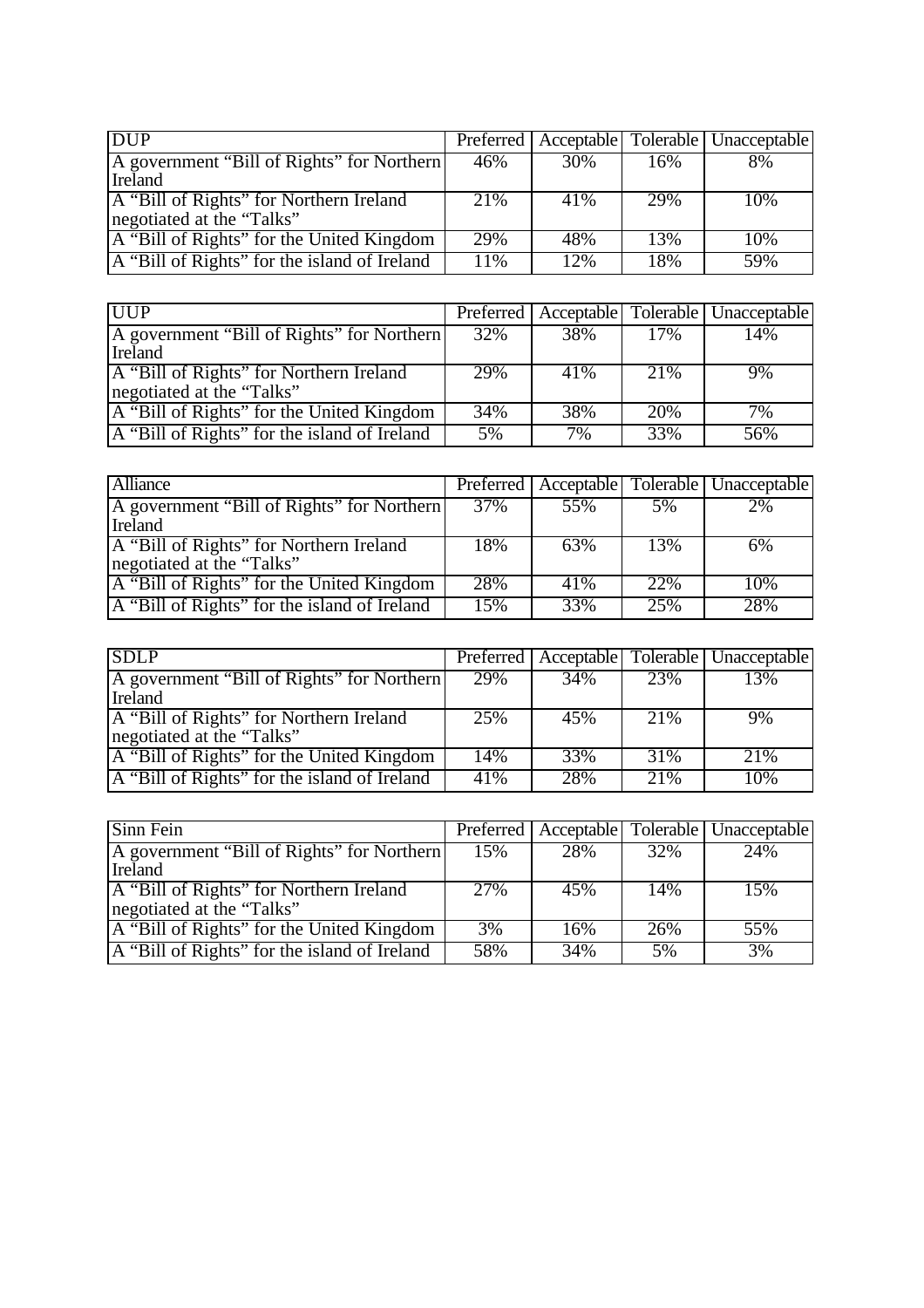| All of Northern Ireland                               | Preferred       | Acceptable        | <b>Tolerable</b> | Unacceptable        |
|-------------------------------------------------------|-----------------|-------------------|------------------|---------------------|
| Separate Northern Irish State                         | 13%             | 18%               | 19%              | 51%                 |
| Part of the United Kingdom                            | 61%             | 14%               | 14%              | 11%                 |
| A New All Ireland State                               | 18%             | 13%               | 13%              | 55%                 |
| <b>Joint Authority</b>                                | 12%             | 23%               | 21%              | 44%                 |
|                                                       |                 |                   |                  |                     |
| Protestant                                            | Preferred       | Acceptable        | Tolerable        | Unacceptable        |
| Separate Northern Irish State                         | 11%             | 23%               | 16%              | 51%                 |
| Part of the United Kingdom                            | 85%             | 10%               | 4%               | 1%                  |
| <b>A New All Ireland State</b>                        | 3%              | 5%                | 9%               | 83%                 |
| <b>Joint Authority</b>                                | 4%              | 9%                | 24%              | 64%                 |
|                                                       |                 |                   |                  |                     |
| Catholic                                              | Preferred       | Acceptable        | Tolerable        | Unacceptable        |
| Separate Northern Irish State                         | 15%             | 12%               | 21%              | 52%                 |
| Part of the United Kingdom                            | 28%             | 18%               | 29%              | 25%                 |
| <b>A New All Ireland State</b>                        | 39%             | 24%               | 18%              | 19%                 |
| <b>Joint Authority</b>                                | 23%             | 42%               | 19%              | 17%                 |
|                                                       |                 |                   |                  |                     |
| <b>DUP</b>                                            | Preferred<br>9% | Acceptable<br>31% | Tolerable<br>13% | Unacceptable<br>47% |
| Separate Northern Irish State                         | 90%             | 7%                | 2%               |                     |
| Part of the United Kingdom<br>A New All Ireland State | 2%              | 3%                |                  | $1\%$<br>92%        |
|                                                       | 2%              | 4%                | 2%<br>14%        | 81%                 |
| <b>Joint Authority</b>                                |                 |                   |                  |                     |
| <b>UUP</b>                                            | Preferred       | Acceptable        | Tolerable        | Unacceptable        |
| Separate Northern Irish State                         | 10%             | 18%               | 23%              | 49%                 |
| Part of the United Kingdom                            | 88%             | 6%                | 5%               | $1\%$               |
| A New All Ireland State                               | 1%              | 3%                | 12%              | 84%                 |
| <b>Joint Authority</b>                                | $1\%$           | 8%                | 28%              | 63%                 |
|                                                       |                 |                   |                  |                     |
| <b>Alliance</b>                                       | Preferred       | Acceptable        | Tolerable        | Unacceptable        |
| Separate Northern Irish State                         | 8%              | 19%               | 7%               | 65%                 |
| Part of the United Kingdom                            | 68%             | 21%               | 10%              | 2%                  |
| A New All Ireland State                               | 7%              | 17%               | 23%              | 53%                 |
| <b>Joint Authority</b>                                | 16%             | 28%               | 29%              | 28%                 |
|                                                       |                 |                   |                  |                     |
| <b>SDLP</b>                                           | Preferred       | Acceptable        | Tolerable        | Unacceptable        |
| Separate Northern Irish State                         | 16%             | 9%                | 22%              | 52%                 |
| Part of the United Kingdom                            | 26%             | 24%               | 32%              | 18%                 |
| A New All Ireland State                               | 31%             | 31%               | 20%              | 17%                 |
| <b>Joint Authority</b>                                | 31%             | 39%               | 19%              | 11%                 |
|                                                       |                 |                   |                  |                     |
| Sinn Fein                                             | Preferred       | Acceptable        | Tolerable        | Unacceptable        |
| Separate Northern Irish State                         | 11%             | 5%                | 32%              | 51%                 |
| Part of the United Kingdom                            | 4%              | 4%                | 32%              | 60%                 |
| A New All Ireland State                               | 78%             | 10%               | 7%               | $5\%$               |
| <b>Joint Authority</b>                                | 11%             | 49%               | 16%              | 24%                 |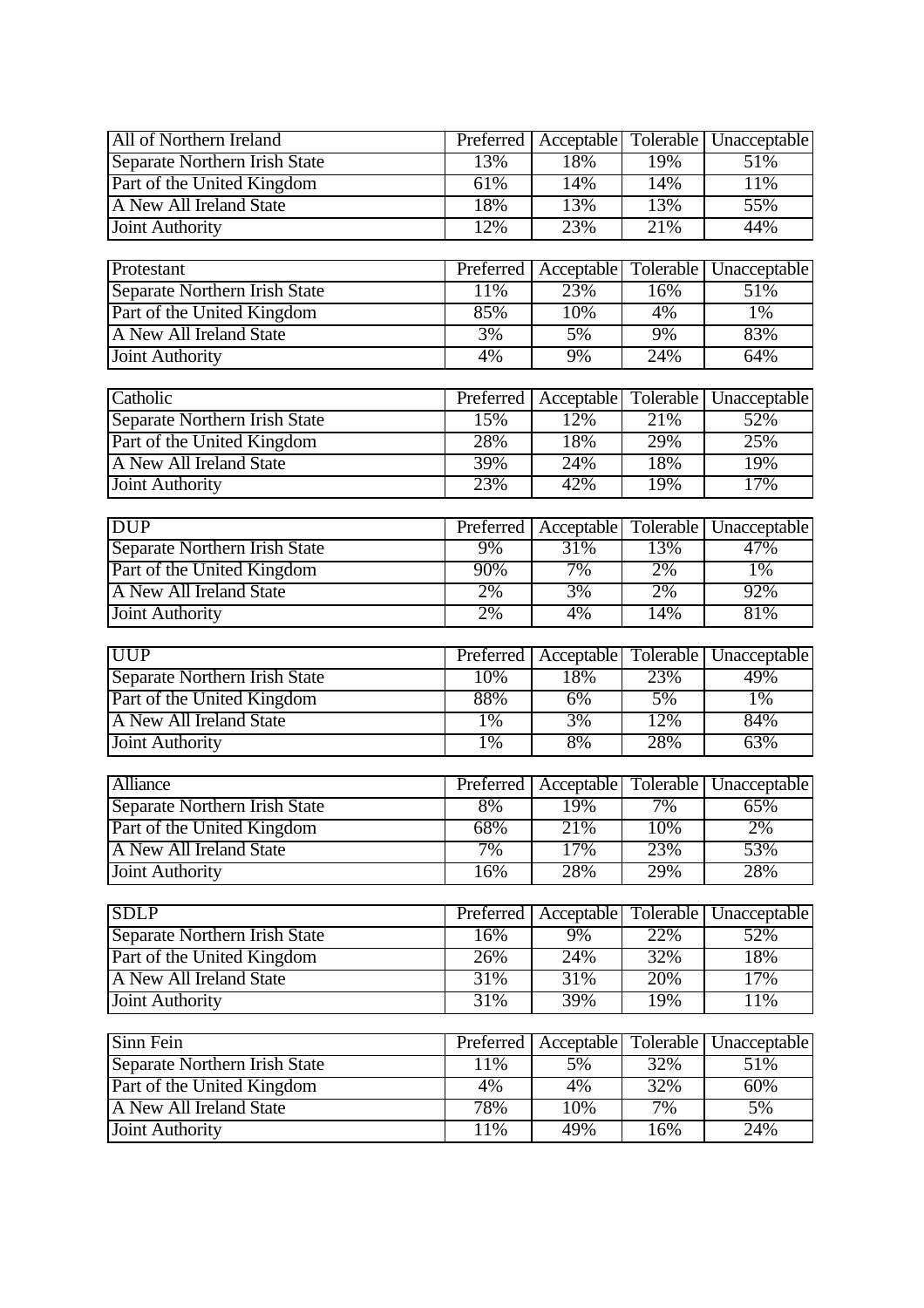| All of Northern Ireland                           | Preferred  | Acceptable        | Tolerable        | Unacceptable        |
|---------------------------------------------------|------------|-------------------|------------------|---------------------|
| No special relationships                          | 42%        | 11%               | 16%              | 31%                 |
| Anglo-Irish Agreement                             | 18%        | 22%               | 23%              | 37%                 |
| North-South institutions                          | 29%        | 26%               | 22%              | 23%                 |
| East-West institutions                            | 11%        | 32%               | 34%              | 23%                 |
|                                                   |            |                   |                  |                     |
| Protestant                                        | Preferred  | Acceptable        | Tolerable        | Unacceptable        |
| No special relationships                          | 59%        | 10%               | 10%              | 20%                 |
| Anglo-Irish Agreement                             | 10%        | 9%                | 24%              | 57%                 |
| North-South institutions                          | 17%        | 21%               | 26%              | 37%                 |
| <b>East-West institutions</b>                     | 12%        | 26%               | 30%              | 32%                 |
|                                                   |            |                   |                  |                     |
| Catholic                                          | Preferred  | Acceptable        | Tolerable        | Unacceptable        |
| No special relationships                          | 20%        | 13%               | 23%              | 44%                 |
| Anglo-Irish Agreement                             | 29%        | 37%               | 22%              | 13%                 |
| North-South institutions                          | 46%        | 31%               | 16%              | 7%                  |
| <b>East-West institutions</b>                     | 9%         | 41%               | 39%              | 11%                 |
|                                                   |            |                   |                  |                     |
| <b>DUP</b>                                        | Preferred  | Acceptable        | Tolerable        | Unacceptable        |
| No special relationships                          | 70%        | 12%               | 6%               | 12%                 |
| Anglo-Irish Agreement                             | 9%         | 4%                | 16%              | 71%                 |
| North-South institutions                          | 7%         | 11%               | 29%              | 53%                 |
| <b>East-West institutions</b>                     | 9%         | 16%               | 38%              | 38%                 |
|                                                   |            |                   |                  |                     |
| <b>UUP</b>                                        | Preferred  | Acceptable        | Tolerable        | Unacceptable        |
| No special relationships                          | 59%        | 8%                | 12%              | 21%                 |
| Anglo-Irish Agreement                             | 8%         | 7%                | 25%              | 60%                 |
| North-South institutions                          | 19%        | 25%               | 28%              | 29%                 |
| <b>East-West institutions</b>                     | 14%        | 28%               | 29%              | 30%                 |
| <b>Alliance</b>                                   | Preferred  |                   |                  |                     |
|                                                   | 28%        | Acceptable<br>19% | Tolerable<br>13% | Unacceptable<br>40% |
| No special relationships                          |            |                   |                  |                     |
| Anglo-Irish Agreement<br>North-South institutions | 23%<br>31% | 25%<br>33%        | 34%<br>24%       | 18%<br>12%          |
|                                                   |            |                   |                  |                     |
| <b>East-West institutions</b>                     | 17%        | 42%               | 27%              | 15%                 |
| <b>SDLP</b>                                       | Preferred  | Acceptable        | Tolerable        | Unacceptable        |
| No special relationships                          | 16%        | 13%               | 22%              | 48%                 |
| Anglo-Irish Agreement                             | 33%        | 39%               | 21%              | $6\%$               |
| North-South institutions                          | 45%        | 35%               | 14%              | 6%                  |
| <b>East-West institutions</b>                     | 10%        | 46%               | 34%              | 10%                 |
|                                                   |            |                   |                  |                     |
| Sinn Fein                                         | Preferred  | Acceptable        | Tolerable        | Unacceptable        |
| No special relationships                          | 11%        | 7%                | 34%              | 49%                 |
| Anglo-Irish Agreement                             |            |                   |                  |                     |
|                                                   | 20%        | 41%               | 18%              | 22%                 |
| North-South institutions                          | 65%        | 16%               | 14%              | $5\%$               |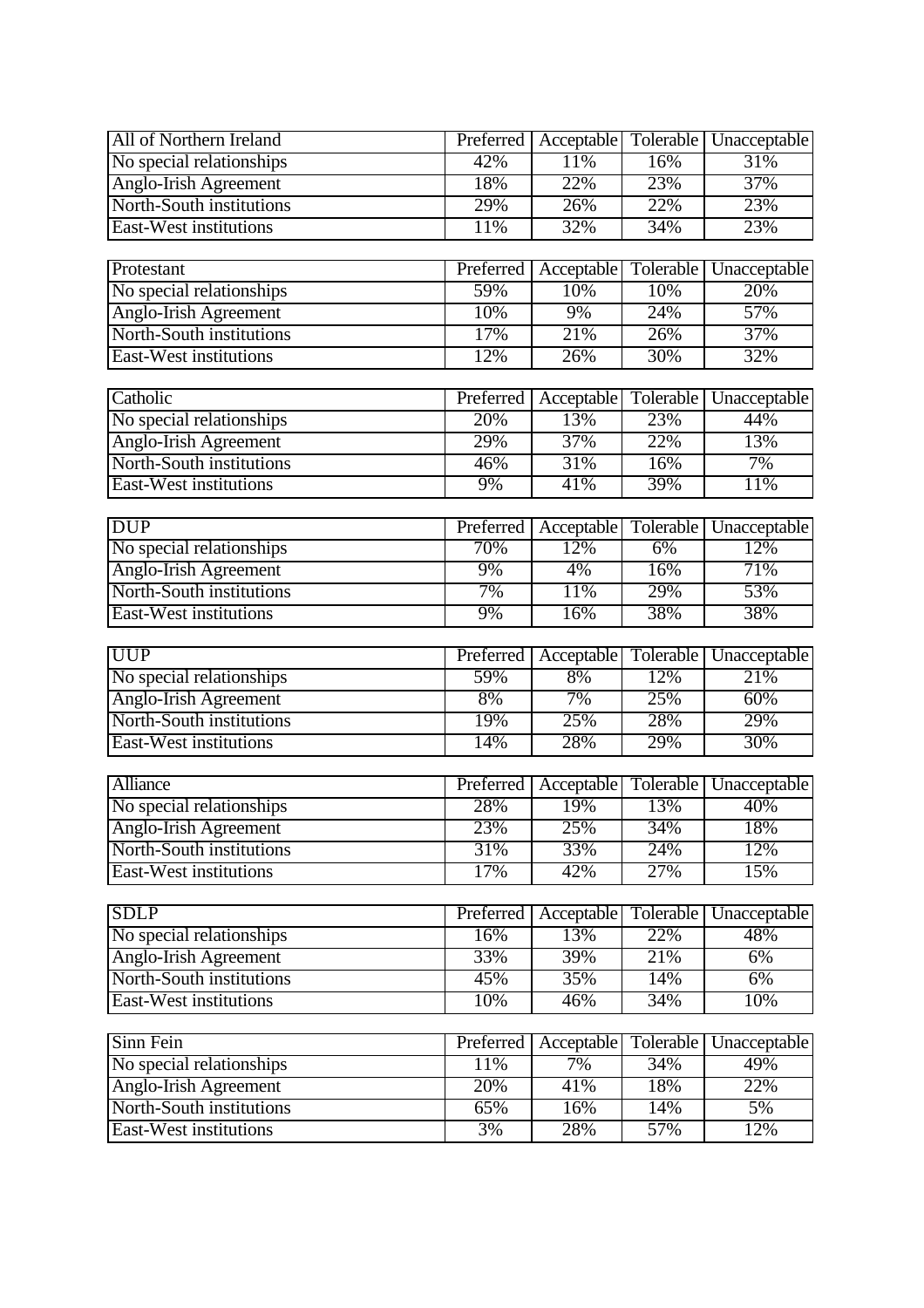| All of Northern Ireland                               |     |     |     | Preferred   Acceptable   Tolerable   Unacceptable |
|-------------------------------------------------------|-----|-----|-----|---------------------------------------------------|
| <b>Devolved Majority Rule</b>                         | 30% | 16% | 22% | 33%                                               |
| <b>Devolved Responsibility Sharing</b>                | 38% | 22% | 23% | 18%                                               |
| No Special Regional Government (UK)                   | 20% | 22% | 26% | 32%                                               |
| No Special Regional Government (Ireland)              | 13% | 19% | 23% | 44%                                               |
| Separate institutions for the two main<br>communities | 10% | 15% | 20% | 55%                                               |

| Protestant                                            |     |     |      | Preferred   Acceptable   Tolerable   Unacceptable |
|-------------------------------------------------------|-----|-----|------|---------------------------------------------------|
| <b>Devolved Majority Rule</b>                         | 43% | 20% | 21\% | 16%                                               |
| <b>Devolved Responsibility Sharing</b>                | 26% | 21% | 29%  | 24%                                               |
| No Special Regional Government (UK)                   | 26% | 23% | 23%  | 29%                                               |
| No Special Regional Government (Ireland)              | .5% | 17% | 17%  | 62%                                               |
| Separate institutions for the two main<br>communities | 10% | 13% | 19%  | 58%                                               |

| Catholic                                 |                   |     |     | Preferred   Acceptable   Tolerable   Unacceptable |
|------------------------------------------|-------------------|-----|-----|---------------------------------------------------|
| <b>Devolved Majority Rule</b>            | 13%               | 10% | 23% | 55%                                               |
| <b>Devolved Responsibility Sharing</b>   | 53%               | 23% | 17% | 7%                                                |
| No Special Regional Government (UK)      | $\overline{13}\%$ | 20% | 32% | 35%                                               |
| No Special Regional Government (Ireland) | 24%               | 23% | 32% | 21%                                               |
| Separate institutions for the two main   | 10%               | 19% | 22% | 49%                                               |
| communities                              |                   |     |     |                                                   |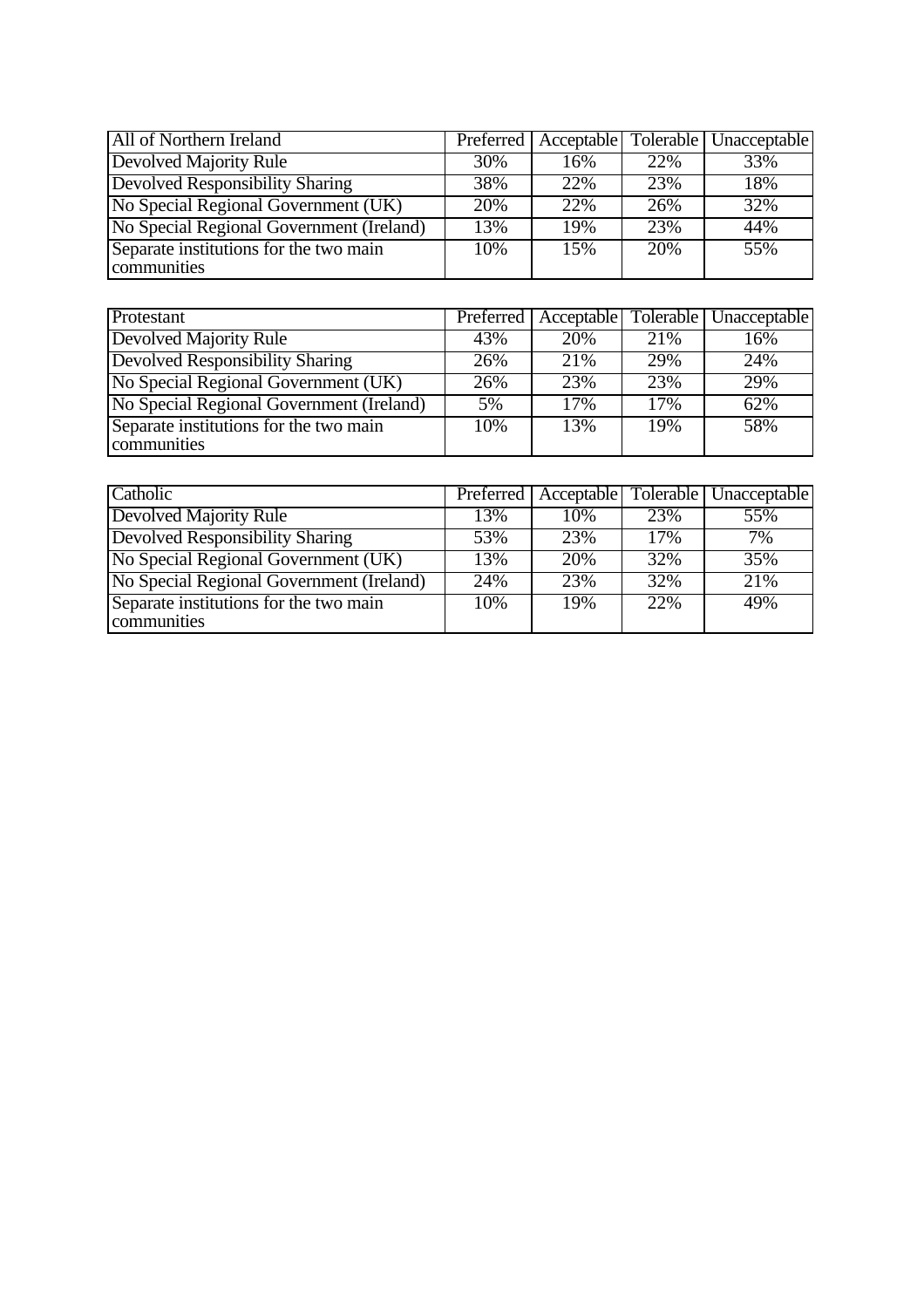| <b>DUP</b>                                            |     |     |     | Preferred   Acceptable   Tolerable   Unacceptable |
|-------------------------------------------------------|-----|-----|-----|---------------------------------------------------|
| Devolved Majority Rule                                | 63% | 16% | 14% | 6%                                                |
| <b>Devolved Responsibility Sharing</b>                | 10% | 15% | 35% | 39%                                               |
| No Special Regional Government (UK)                   | 19% | 16% | 24% | 41%                                               |
| No Special Regional Government (Ireland)              | 4%  | 26% | 11% | 58%                                               |
| Separate institutions for the two main<br>communities | 9%  | 22% | 17% | 52%                                               |

| <b>UUP</b>                                            |     |     |     | Preferred   Acceptable   Tolerable   Unacceptable |
|-------------------------------------------------------|-----|-----|-----|---------------------------------------------------|
| <b>Devolved Majority Rule</b>                         | 32% | 24% | 24% | 20%                                               |
| <b>Devolved Responsibility Sharing</b>                | 32% | 23% | 29% | 17%                                               |
| No Special Regional Government (UK)                   | 33% | 32% | 17% | 19%                                               |
| No Special Regional Government (Ireland)              | 3%  | 10% | 14% | 73%                                               |
| Separate institutions for the two main<br>communities | 5%  | 5%  | 22% | 69%                                               |

| Alliance                                              |     |     |     | Preferred   Acceptable   Tolerable   Unacceptable |
|-------------------------------------------------------|-----|-----|-----|---------------------------------------------------|
| <b>Devolved Majority Rule</b>                         | 15% | 21% | 19% | 46%                                               |
| <b>Devolved Responsibility Sharing</b>                | 60% | 17% | 12% | 11%                                               |
| No Special Regional Government (UK)                   | 13% | 31% | 30% | 25%                                               |
| No Special Regional Government (Ireland)              | 5%  | 18% | 34% | 43%                                               |
| Separate institutions for the two main<br>communities | 6%  | 12% | 13% | 69%                                               |

| <b>SDLP</b>                                           |     |       |     | Preferred   Acceptable   Tolerable   Unacceptable |
|-------------------------------------------------------|-----|-------|-----|---------------------------------------------------|
| Devolved Majority Rule                                | 14% | $7\%$ | 26% | 53%                                               |
| <b>Devolved Responsibility Sharing</b>                | 53% | 26%   | 13% | 8%                                                |
| No Special Regional Government (UK)                   | 10% | 22%   | 38% | 29%                                               |
| No Special Regional Government (Ireland)              | 22% | 21%   | 35% | 21%                                               |
| Separate institutions for the two main<br>communities | 9%  | 20%   | 21% | 50%                                               |

| Sinn Fein                                             |     |     |     | Preferred   Acceptable   Tolerable   Unacceptable |
|-------------------------------------------------------|-----|-----|-----|---------------------------------------------------|
| <b>Devolved Majority Rule</b>                         | 5%  | 8%  | 20% | 66%                                               |
| <b>Devolved Responsibility Sharing</b>                | 43% | 20% | 31% | 5%                                                |
| No Special Regional Government (UK)                   | 10% | 10% | 28% | 53%                                               |
| No Special Regional Government (Ireland)              | 49% | 16% | 27% | 8%                                                |
| Separate institutions for the two main<br>communities | 11% | 23% | 30% | 37%                                               |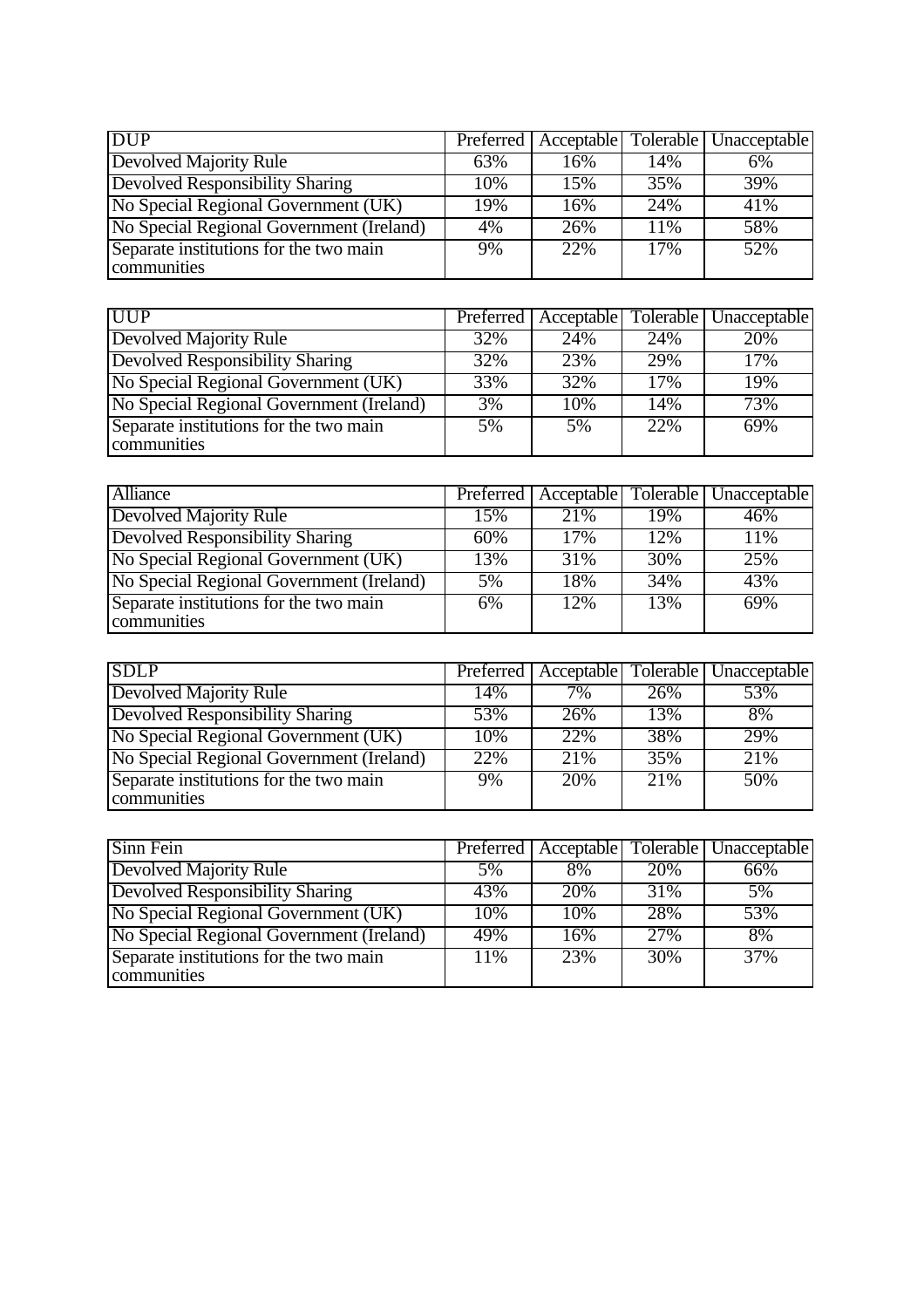| All of Northern Ireland             |     |     |     | Preferred   Acceptable   Tolerable   Unacceptable |
|-------------------------------------|-----|-----|-----|---------------------------------------------------|
| A referendum to replace the "Talks" | 26% | 13% | 19% | 42%                                               |
| A referendum to advance the "Talks" | 31% | 36% | 22% | 11%                                               |
| A referendum to advise the "Talks"  | 21% | 46% | 22% | $\overline{12}\%$                                 |
| A referendum to endorse a "Talks"   | 20% | 39% | 25% | 16%                                               |
| settlement                          |     |     |     |                                                   |
| No referendums                      | 12% | 6%  | 12% | 70%                                               |

| Protestant                          |     |                   |     | Preferred   Acceptable   Tolerable   Unacceptable |
|-------------------------------------|-----|-------------------|-----|---------------------------------------------------|
| A referendum to replace the "Talks" | 30% | 13%               | 18% | 39%                                               |
| A referendum to advance the "Talks" | 29% | $\overline{32}\%$ | 26% | 13%                                               |
| A referendum to advise the "Talks"  | 18% | 43%               | 26% | 14%                                               |
| A referendum to endorse a "Talks"   | 20% | 37%               | 25% | 18%                                               |
| settlement                          |     |                   |     |                                                   |
| No referendums                      | 14% | 7%                | 10% | 69%                                               |

| Catholic                                        |     |     |      | Preferred   Acceptable   Tolerable   Unacceptable |
|-------------------------------------------------|-----|-----|------|---------------------------------------------------|
| A referendum to replace the "Talks"             | 20% | 13% | 20\% | 48%                                               |
| A referendum to advance the "Talks"             | 34% | 42% | 17%  | 7%                                                |
| A referendum to advise the "Talks"              | 25% | 51% | 16%  | 8%                                                |
| A referendum to endorse a "Talks"<br>settlement | 22% | 42% | 25%  | 11%                                               |
| No referendums                                  | 9%  | 5%  | 15%  | 71%                                               |